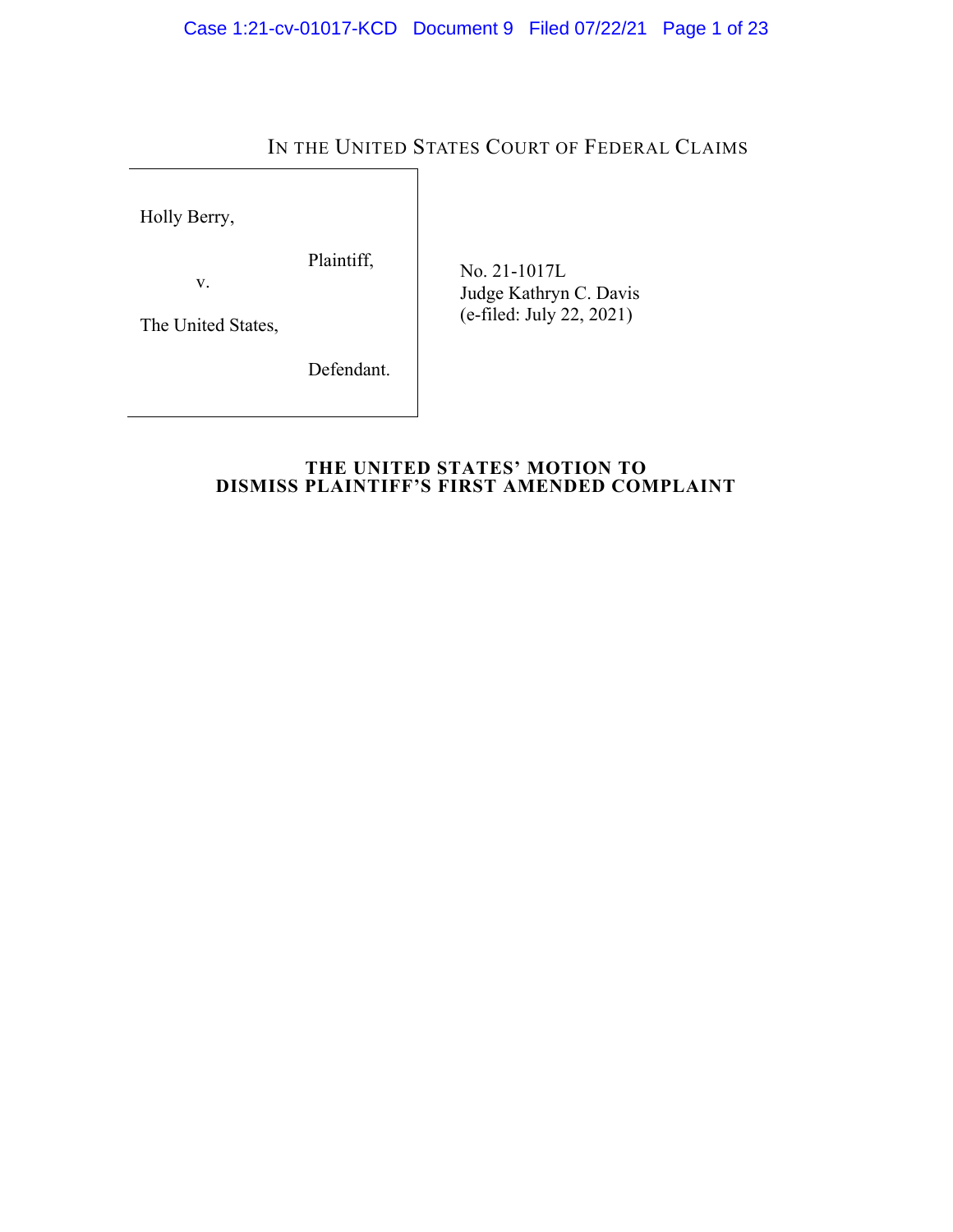# **TABLE OF CONTENTS**

| I.   |                                                                                                                                              | The United States' Acquisition of Land Into Trust for Indian Tribes2                                                   |
|------|----------------------------------------------------------------------------------------------------------------------------------------------|------------------------------------------------------------------------------------------------------------------------|
| Π.   |                                                                                                                                              |                                                                                                                        |
| III. |                                                                                                                                              |                                                                                                                        |
| IV.  |                                                                                                                                              |                                                                                                                        |
|      | A.                                                                                                                                           | Allegations Concerning the Casino's Construction and                                                                   |
|      | <b>B.</b>                                                                                                                                    | Allegations Concerning the Nature of the Trust Relationship                                                            |
|      | C.                                                                                                                                           |                                                                                                                        |
|      |                                                                                                                                              |                                                                                                                        |
| I.   |                                                                                                                                              |                                                                                                                        |
| Π.   | The Court Must Dismiss the Complaint Because it is Premised on the<br>United States' Inaction and the Uncoerced Actions of a Private Party10 |                                                                                                                        |
|      | A.                                                                                                                                           | In Substance, the Amended Complaint Faults the United States                                                           |
|      | Β.                                                                                                                                           | The Nation's Actions Cannot Be Imputed to the United States<br>Because the United States Did Not Control or Coerce the |
|      | C.                                                                                                                                           | IGRA Does Not Create Any Enhanced Trust Duties Applicable                                                              |
|      |                                                                                                                                              |                                                                                                                        |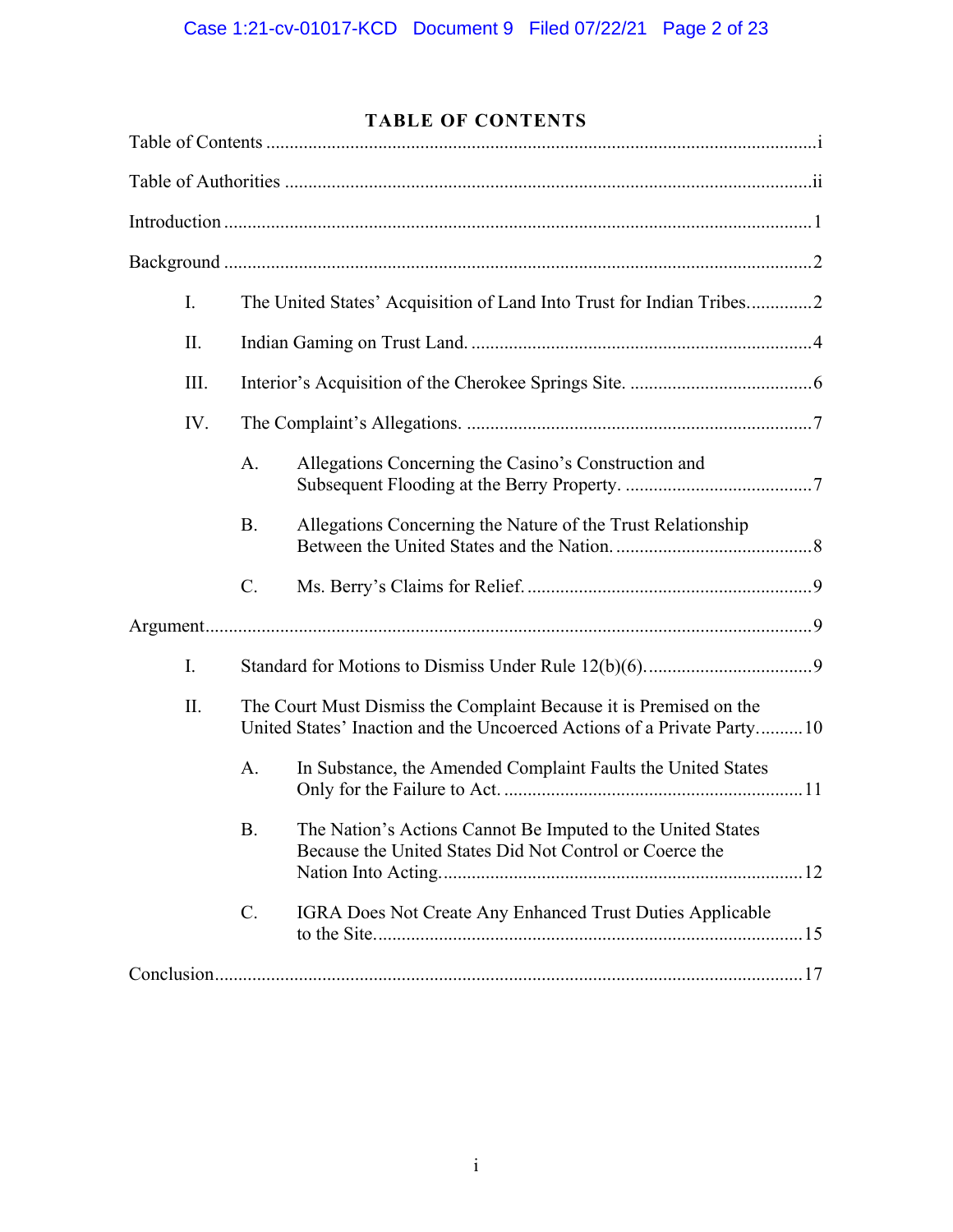# **TABLE OF AUTHORITIES**

| Cases                                                                                     |
|-------------------------------------------------------------------------------------------|
| A & D Auto Sales, Inc. v. United States,                                                  |
| Alves v. United States,                                                                   |
| Ashcroft v. Iqbal,                                                                        |
| Barona Band of Mission Indians v. Yee,                                                    |
| Bell Atl. Corp. v. Twombly,                                                               |
| Bristol Bay Area Health Corp. v. United States,                                           |
| Brubaker Amusement Co. v. United States,                                                  |
| Comanche Nation of Oklahoma v. Zinke,                                                     |
| Dimare Fresh Inc. v. United States,                                                       |
| Fallini v. United States,                                                                 |
| Georgia Power Co. v. United States, 633 F.2d 554 (Ct. Cl. 1980) 10, 12                    |
|                                                                                           |
| Hydaburg Co-op Ass'n v. United States, 667 F.2d 64 (Ct. Cl. 1981) 3, 15                   |
| Lac Courte Oreilles Band of Lake Superior Chippewa Indians of Wisc. v. United States,     |
| Lac Courte Orielles Band of Lake Superior Chippewa Indians of Wisconsin v. United States, |
| Lindsay v. United States,                                                                 |
| Match-E-Be-Nash-She-Wish Band of Pottawatomi Indians v. Patchak, 567 U.S. 209 (2012) 3    |
| Nanomantube v. Kickapoo Tribe in Kansas,                                                  |
|                                                                                           |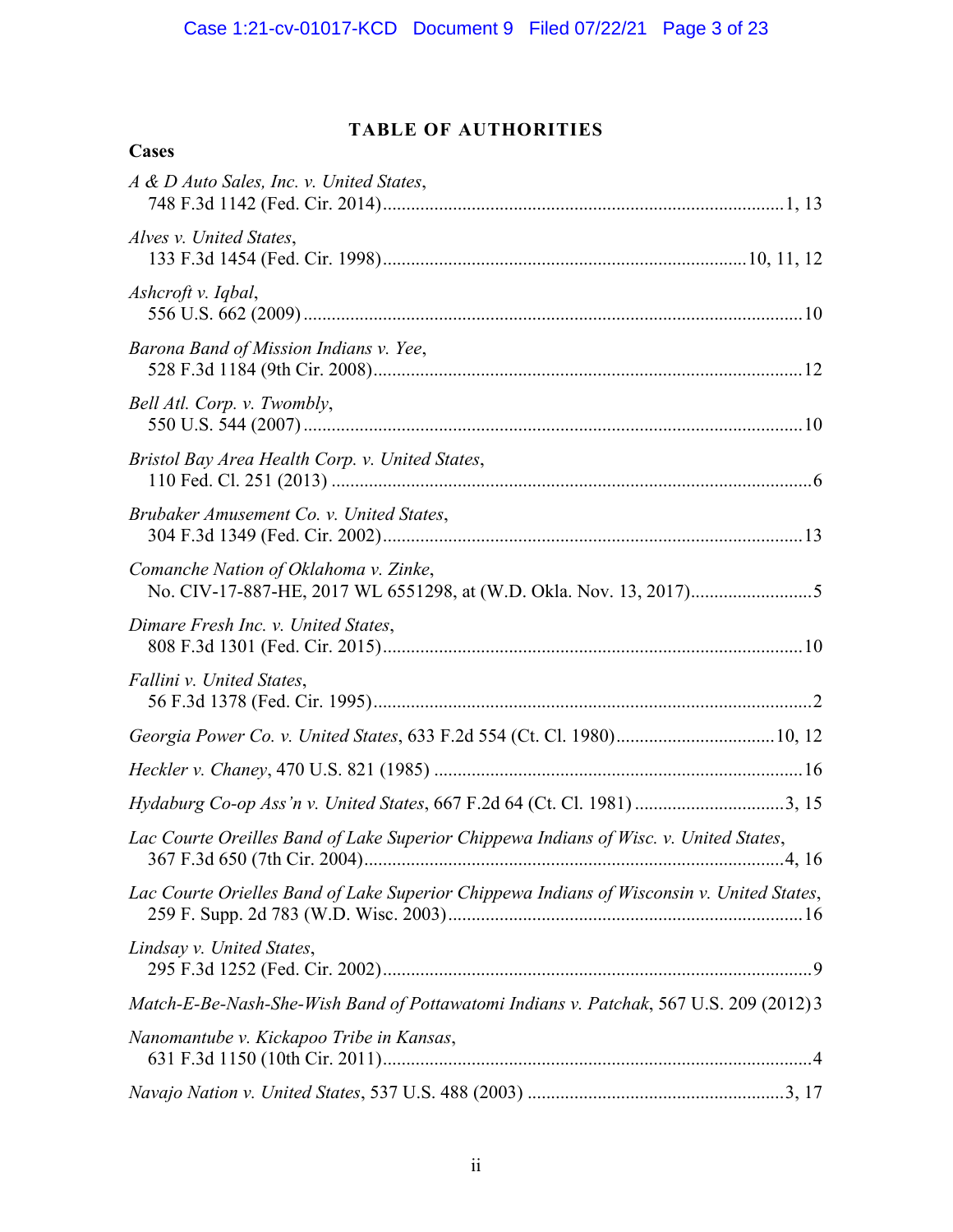# Case 1:21-cv-01017-KCD Document 9 Filed 07/22/21 Page 4 of 23

| Navajo Nation v. United States,                                                             |  |  |  |  |
|---------------------------------------------------------------------------------------------|--|--|--|--|
| Oglala Sioux Tribe of Pine Ridge Indian Reservation v. United States, 21 Cl. Ct. 176 (1990) |  |  |  |  |
|                                                                                             |  |  |  |  |
|                                                                                             |  |  |  |  |
| Sebastian v. United States,                                                                 |  |  |  |  |
| South Dakota v. U.S. Dep't of Interior, 314 F. Supp. 2d 935 (D.S.D. 2004)3                  |  |  |  |  |
| St. Bernard Parish Gov't v. United States,                                                  |  |  |  |  |
| Taylor v. United States,                                                                    |  |  |  |  |
| Third Ave Assocs. v. United States,                                                         |  |  |  |  |
| Turney v. United States,                                                                    |  |  |  |  |
|                                                                                             |  |  |  |  |
|                                                                                             |  |  |  |  |
|                                                                                             |  |  |  |  |
| United States v. Sponenbarger,                                                              |  |  |  |  |
| United States v. Wheeler,                                                                   |  |  |  |  |
|                                                                                             |  |  |  |  |
| Welty v. United States,                                                                     |  |  |  |  |
| White Mountain Apache Tribe v. United States, 537 U.S. 465 (2003) 3, 15                     |  |  |  |  |
| <b>Statutes</b>                                                                             |  |  |  |  |
|                                                                                             |  |  |  |  |
|                                                                                             |  |  |  |  |
|                                                                                             |  |  |  |  |
|                                                                                             |  |  |  |  |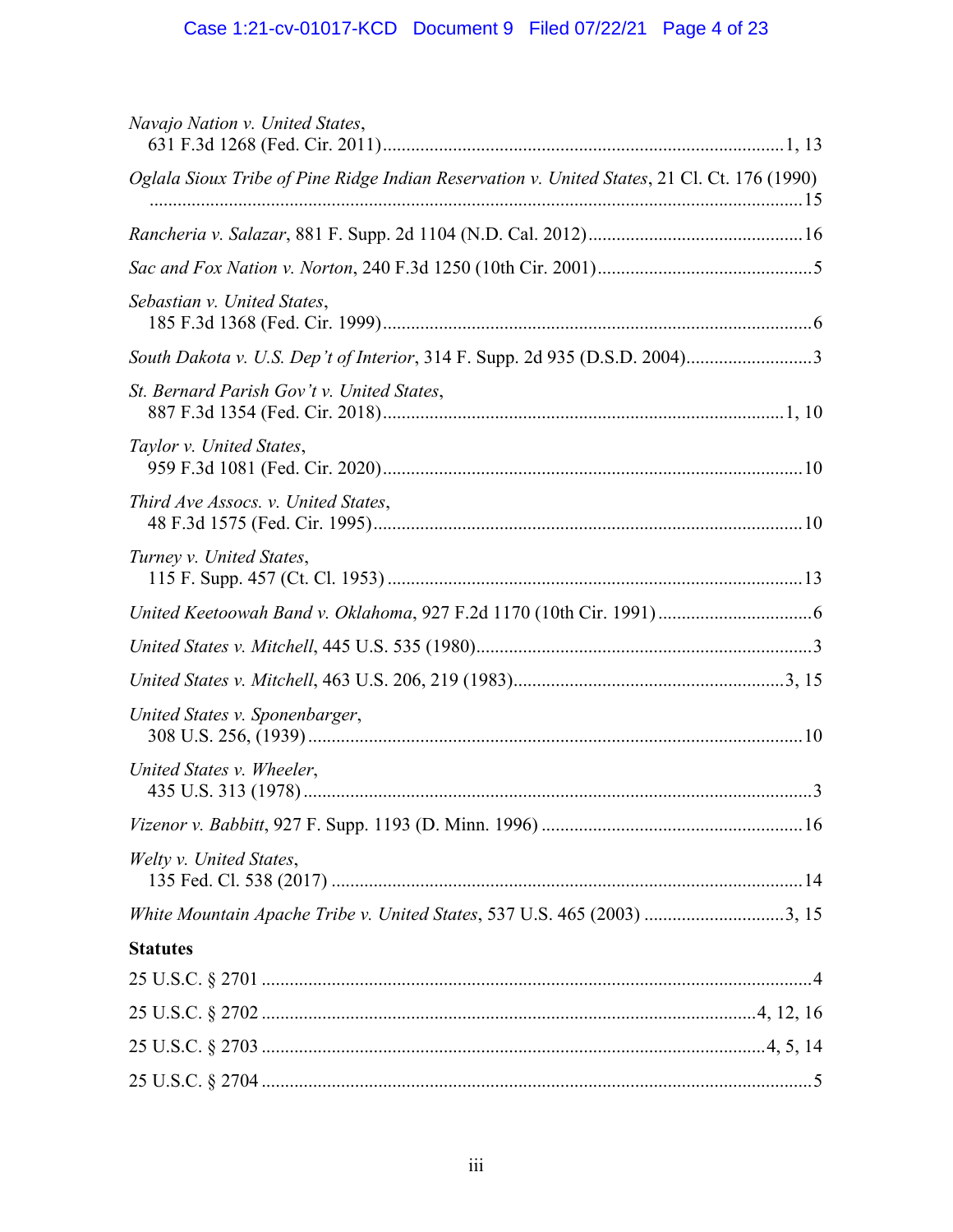# Case 1:21-cv-01017-KCD Document 9 Filed 07/22/21 Page 5 of 23

| <b>Regulations</b>               |
|----------------------------------|
|                                  |
|                                  |
|                                  |
|                                  |
|                                  |
|                                  |
|                                  |
|                                  |
| <b>Constitutional Provisions</b> |
|                                  |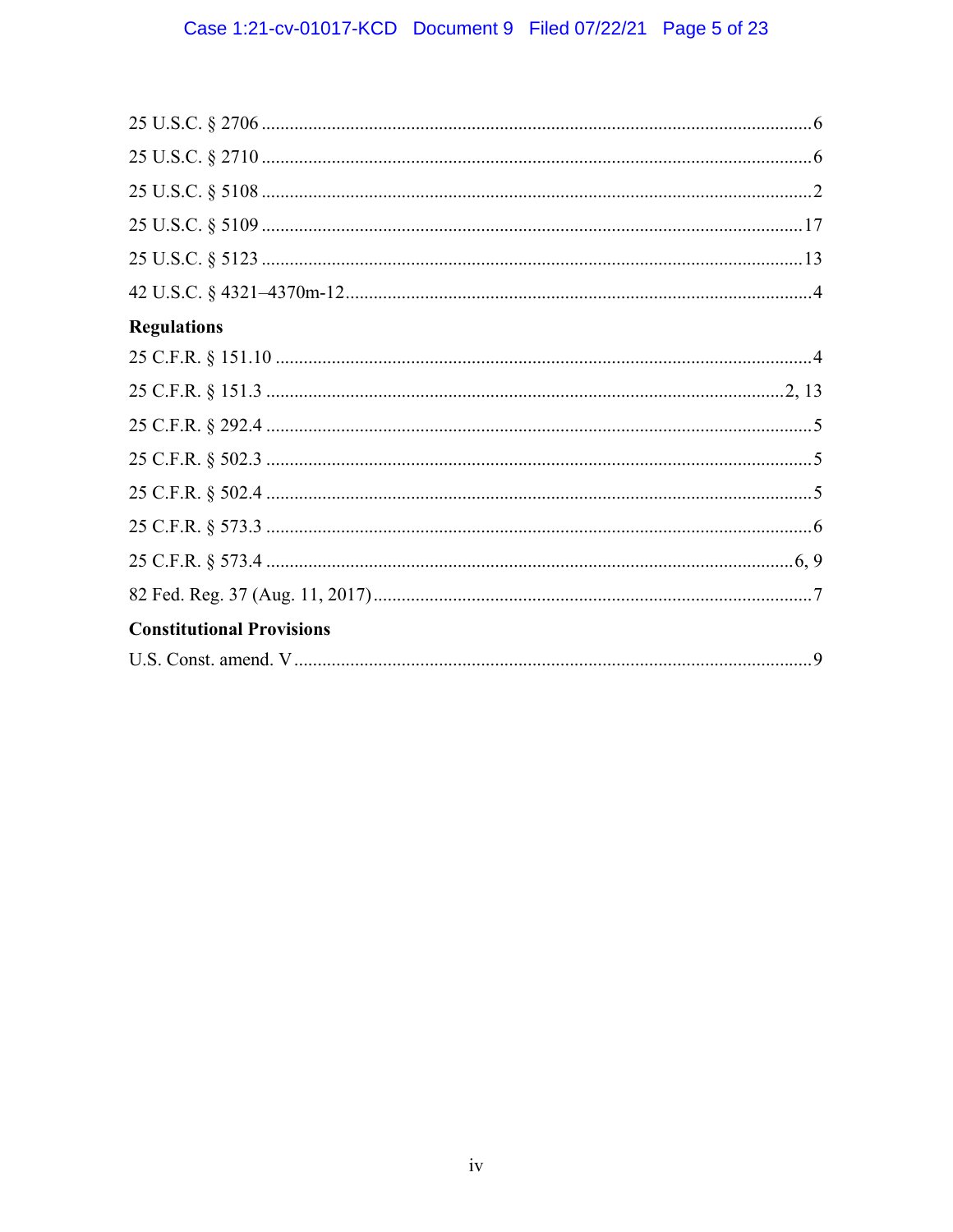#### **INTRODUCTION**

This case centers on flooding on private land owned by the plaintiff, Holly Berry, and allegedly caused by a casino built on an adjacent parcel by the Cherokee Nation ("Nation"), a federally recognized Indian Tribe and sovereign nation. In her amended complaint, Ms. Berry seeks to yoke the United States to the Nation's commercial development because the United States holds the casino site, known as the Cherokee Springs Site ("Site"), in trust at the request of and for the benefit of the Nation. By this novel means, Ms. Berry claims she is owed compensation from the United States for the alleged taking of an interest in her property under the Fifth Amendment's Takings Clause.

Settled principles of takings law instruct that Ms. Berry's takings claim is untenable. First, and foremost, Ms. Berry impermissibly roots her Fifth Amendment claim in the United States' *inaction*. To that end, she theorizes that the United States took a compensable interest in her property because it did not take steps to ensure that the Nation's casino construction would not lead to flooding on her property. But "[o]n a takings theory, the government cannot be liable for failure to act." *St. Bernard Parish Gov't v. United States*, 887 F.3d 1354, 1360 (Fed. Cir. 2018).

Rather, all the acts that Ms. Berry alleges caused flooding were taken by the Nation on its land, not the United States. Where the complained-of acts are those of a third party, takings liability cannot attach unless the third party acted as the United States' agent or under its coercive influence. *See A & D Auto Sales, Inc. v. United States*, 748 F.3d 1142, 1154–55 (Fed. Cir. 2014). For this reason, third party actions generally cannot support a takings claim, for "[w]hat a plaintiff 'may challenge under the Fifth Amendment is what the government has done, not what [third parties] have done.'" *Navajo Nation v. United States*,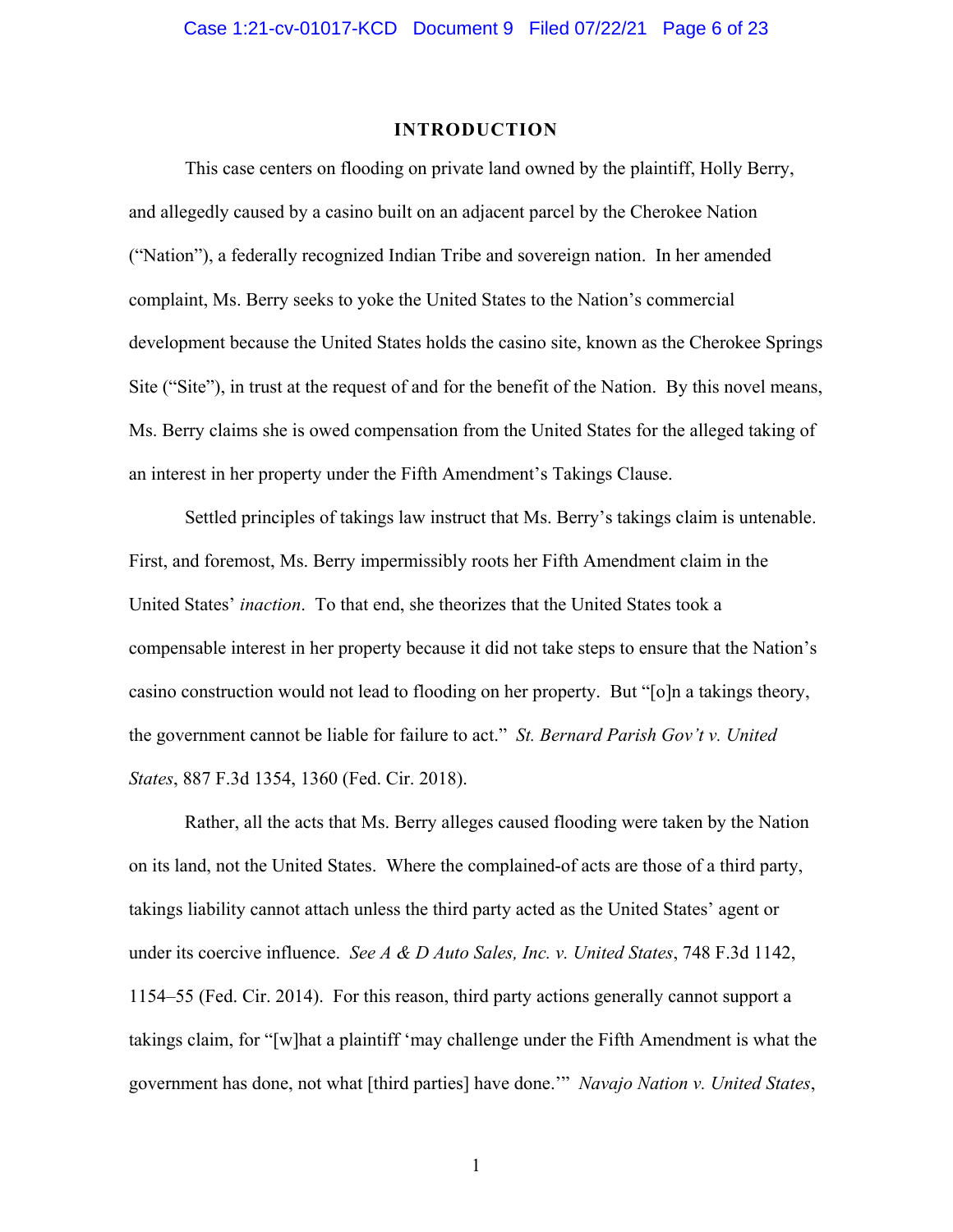631 F.3d 1268, 1274 (Fed. Cir. 2011) (quoting *Fallini v. United States*, 56 F.3d 1378, 1380 (Fed. Cir. 1995) (second alteration in original)). And the alleged flooding at the Berry property is purportedly due to the Nation's independent actions as a third party, which were taken not at the United States' direction, but in furtherance of the Nation's economic development and self-determination as a sovereign nation.

Perhaps seeking a way around this hurdle, Ms. Berry asserts that the law governing gaming on Indian lands, the Indian Gaming Regulatory Act ("IGRA"), 25 U.S.C. §§ 2701–21, creates an "expanded" duty to act. But even if this were the case (and it is not), Ms. Berry still could not root a takings claim in the United States' inaction, for such duties would be duties owed to the Cherokee Nation, not Ms. Berry. Accordingly, Ms. Berry's complaint fails to state a claim, and must be dismissed.

# **BACKGROUND**

# **I. The United States' Acquisition of Land Into Trust for Indian Tribes**.

Under section 5 of the Indian Reorganization Act ("IRA"), 25 U.S.C. § 5108, the

Secretary of the Interior ("Secretary") may acquire land into trust on behalf of federally

recognized Indian Tribes. The Department of the Interior's ("Interior") regulations

implement the IRA and set out the process for trust land acquisition. *See* 25 C.F.R. Part

151. In particular, land may be acquired into trust for a Tribe under any of three conditions:

(1) When the property is located within the exterior boundaries of the tribe's reservation or adjacent thereto, or within a tribal consolidation area; or

(2) When the tribe already owns an interest in the land; or

(3) When the Secretary determines that the acquisition of the land is necessary to facilitate tribal self-determination, economic development, or Indian housing.

*Id.* § 151.3.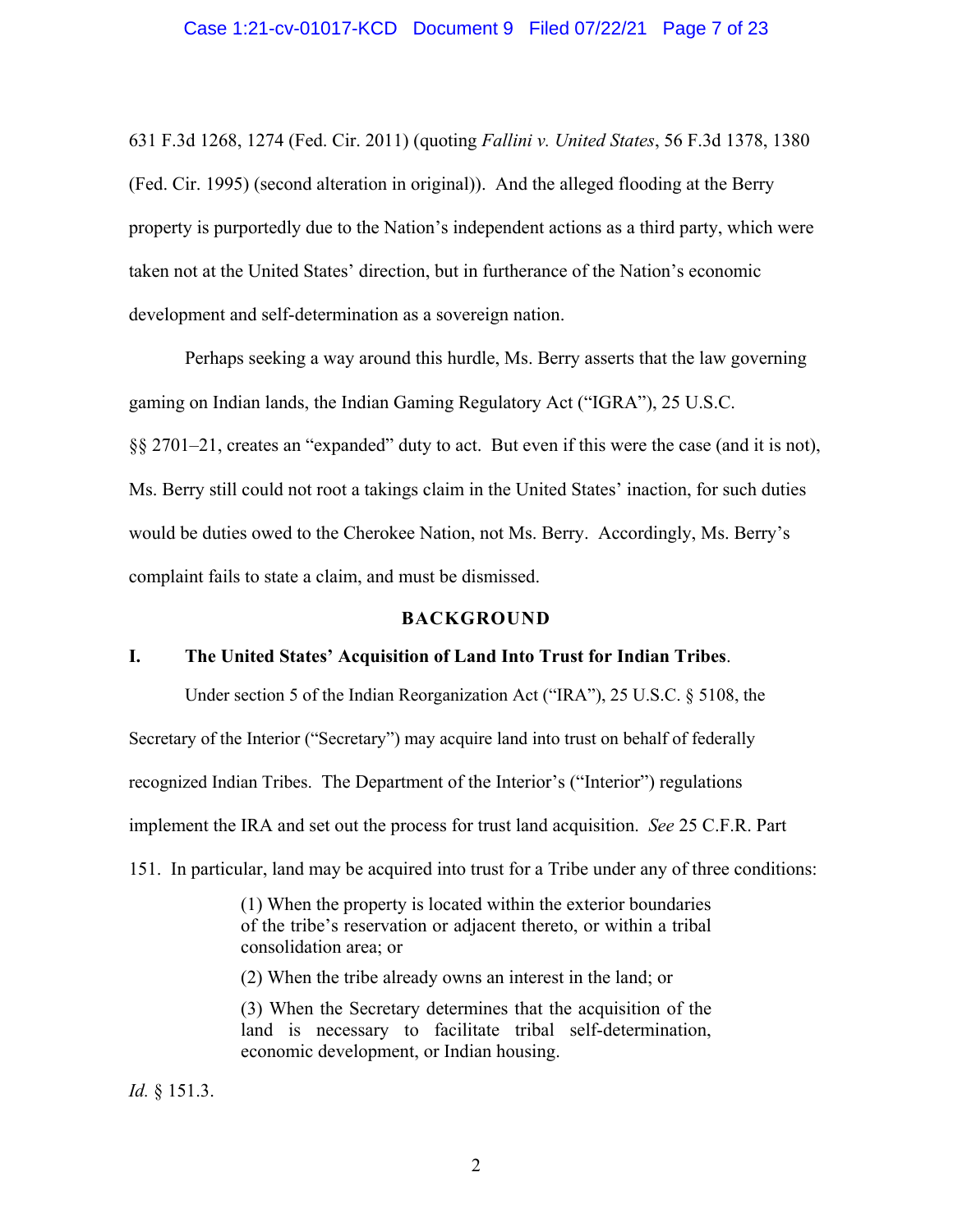#### Case 1:21-cv-01017-KCD Document 9 Filed 07/22/21 Page 8 of 23

Trust acquisition under the IRA "safeguard[s] Indian lands against alienation from Indian ownership and against physical deterioration." *South Dakota v. U.S. Dep't of Interior*, 314 F. Supp. 2d 935, 943 (D.S.D. 2004) (quoting H.R. 7902, 73rd Cong., tit. III, § 1 (1934)). And because land "provid[es] the foundation for tourism, manufacturing, mining, logging, and gaming," trust acquisitions play a key role in achieving the IRA's goal of "rehabilitat[ing] the Indian's economic life." *Match-E-Be-Nash-She-Wish Band of Pottawatomi Indians v. Patchak*, 567 U.S. 209, 226 (2012) (quotations and alteration omitted).

When Interior takes land into trust for a Tribe, a general fiduciary relationship is established between the United States and the Tribe as to the relevant parcel. *See, e.g.*, *White Mountain Apache Tribe v. United States*, 537 U.S. 465, 473 (2003); *Navajo Nation v. United States*, 537 U.S. 488, 503–04 (2003); *United States v. Mitchell* (*Mitchell I*), 445 U.S. 535, 542–43 (1980). This relationship has a "limited scope." *Hydaburg Co-op Ass'n v. United States*, 667 F.2d 64, 67 (Ct. Cl. 1981) (holding that "the 'trust' established by section 5 of the Act imposes only a duty on the United States to hold the acquired Indian lands so as to prevent continued alienation") (citing *Mitchell I*, 445 U.S. at 543–44). The Tribe exercises its own inherent governmental authority over trust land, including (but not limited to) the land's management, protection, and conservation.<sup>1</sup> See United States v. Wheeler, 435

 $\overline{a}$ 

<sup>&</sup>lt;sup>1</sup> As discussed in more detail below, a treaty, statute, or regulation may create specific and enforceable fiduciary responsibilities for the United States with respect to tribal land. *See White Mountain Apache Tribe*, 537 U.S. at 475 (statutory right to daily occupation of a portion of trust land meant that the United States "may not allow [that portion of the property] to fall into ruin"); *United States v. Mitchell* (*Mitchell II*), 463 U.S. 206, 219 (1983) (heightened fiduciary duties as to forested allotments due to Interior's "pervasive role in the sales of timber from Indian lands"). But those duties would be enforceable by the trustee i.e., the tribe or individual Indian holding a beneficiary interest in the land.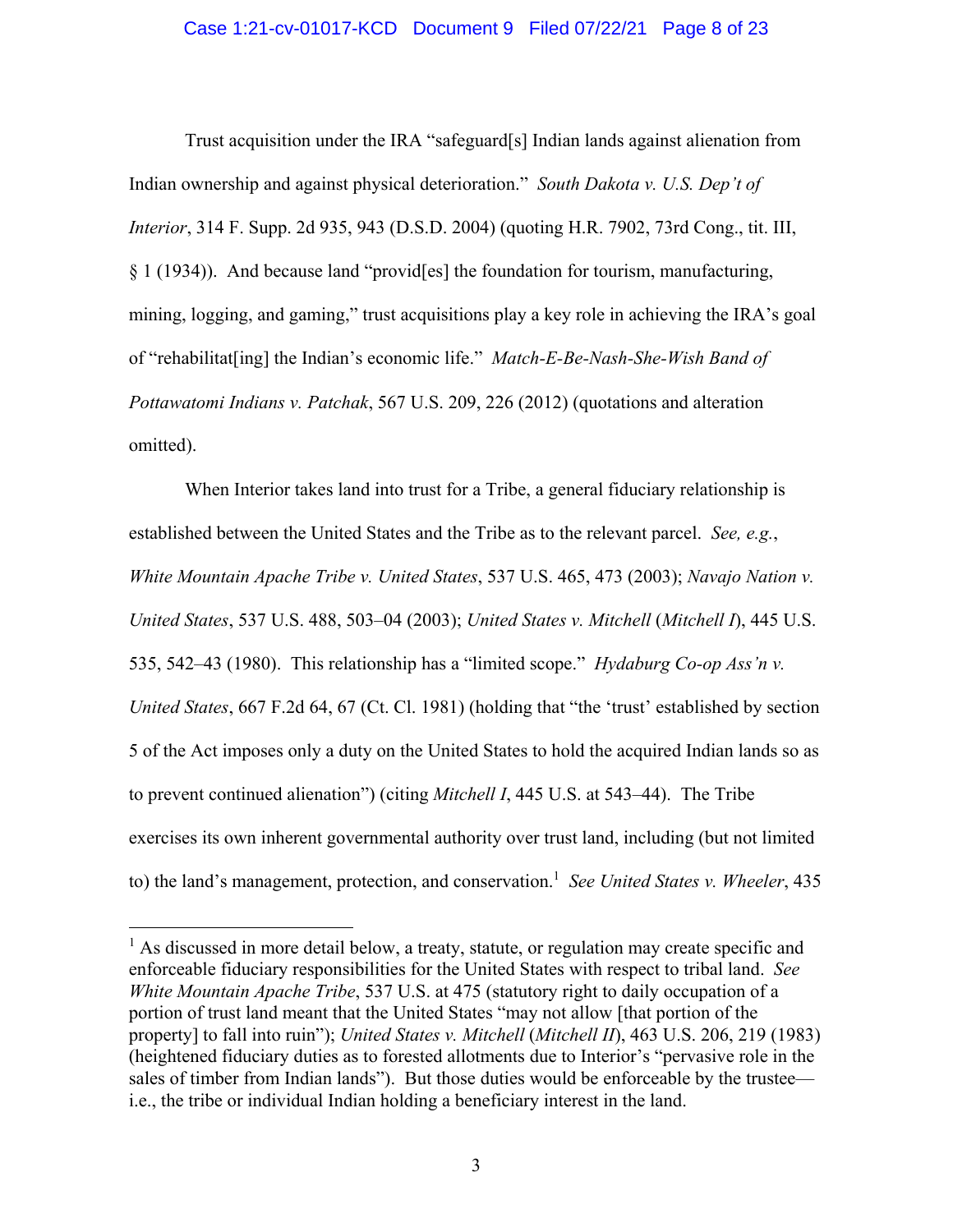#### Case 1:21-cv-01017-KCD Document 9 Filed 07/22/21 Page 9 of 23

U.S. 313, 323 (1978) (observing that Indian Tribes are "unique aggregations possessing attributes of sovereignty over both their members and their territory"); *Nanomantube v. Kickapoo Tribe in Kansas*, 631 F.3d 1150, 1151–52 (10th Cir. 2011) (Tribes "are sovereign political entities possessed of sovereign authority not derived from the United States, which they predate" (citation omitted)).

In addition, when determining whether to acquire land into trust for a Tribe, the Secretary is required to consider the availability of information necessary for compliance with the National Environmental Policy Act, 42 U.S.C. §§ 4321–4370m-12 *See* 25 C.F.R.  $§ 151.10(h).$ 

## **II. Indian Gaming on Trust Land**.

Enacted in 1988, the Indian Gaming Regulatory Act ("IGRA") "creat[es] a federal regulatory scheme for the operation of gaming on Indian lands." *Lac Courte Oreilles Band of Lake Superior Chippewa Indians of Wisc. v. United States*, 367 F.3d 650, 654 (7th Cir. 2004) (citing 25 U.S.C. § 2702). IGRA recognizes that gaming on Indian lands can "promot[e] tribal economic development, self-sufficiency, and strong tribal governments," while also allowing certain state regulation of gaming on Indian lands. *Id.*; *see also* 25 U.S.C. §§ 2701(5), 2702.

Under IGRA, "Indian lands" include not only lands to which title is held in trust by the United States for the benefit of any Indian tribe or individual, but also all lands within the limits of any Indian reservation, as well as lands held by any Indian tribe or individual that are subject to restriction by the United States against alienation and over which an Indian tribe exercises governmental power. *Id.* § 2703(4). In other words, IGRA contemplates that gaming may occur on trust lands *or* on non-trust lands.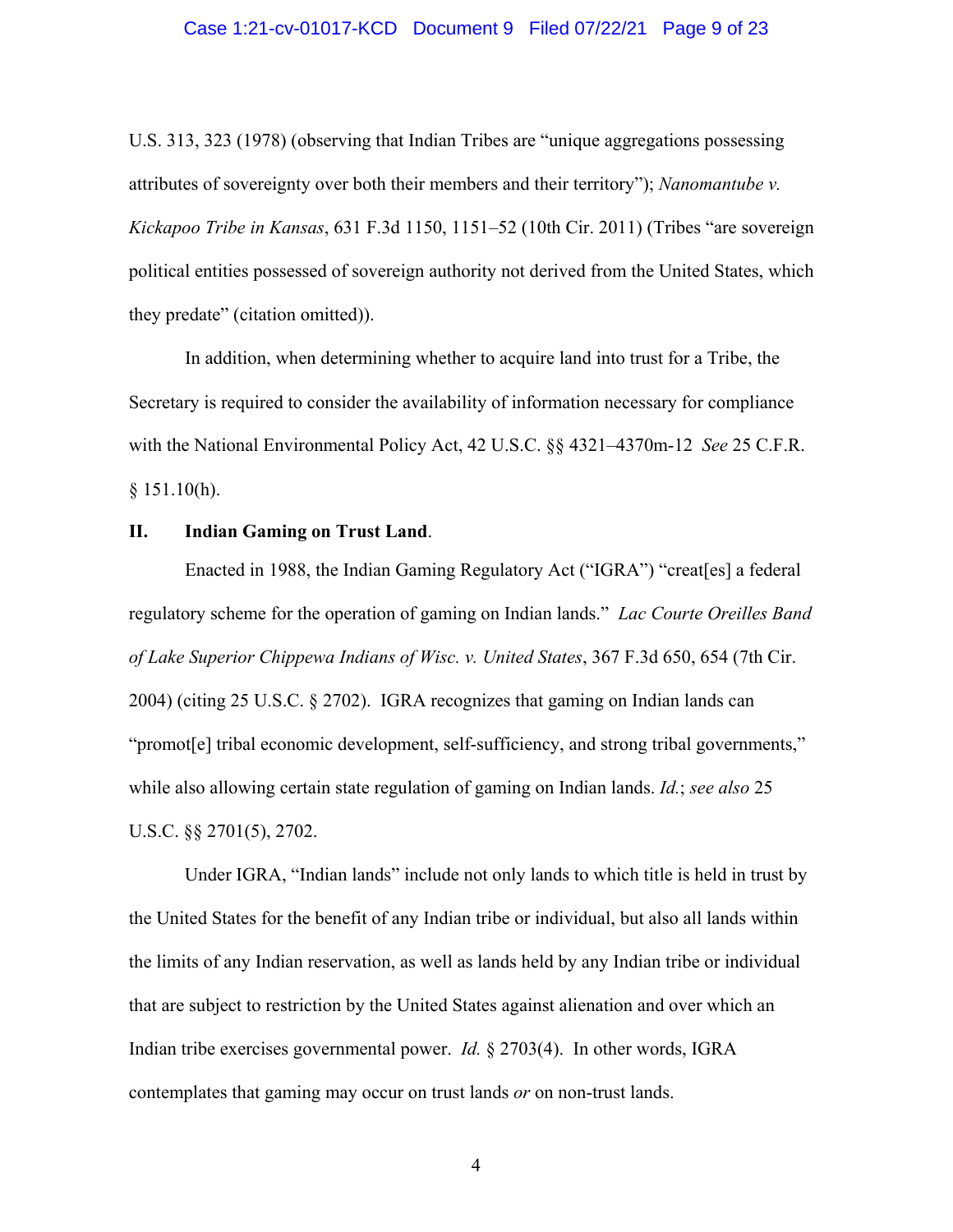## Case 1:21-cv-01017-KCD Document 9 Filed 07/22/21 Page 10 of 23

That being said, IGRA generally forbids gaming on lands taken into trust after October 17, 1988. *Id.* §§ 2719(a). There are, however, several exceptions. *Id.* § 2719(a)– (b). Relevant here, IGRA provides an exception for specified lands in Oklahoma if acquired in trust for the benefit of a tribe that had no reservation in October 1988, such as the Cherokee Nation. *Id.* § 2719(a)(1)–(2) (excepting Oklahoma lands within the boundaries of the tribe's former reservation or contiguous to other land in Oklahoma held in trust or restricted status by the United States for the tribe). This exception is known (and referred to below) as the "Oklahoma Exception."2 *See, e.g.*, *Comanche Nation of Oklahoma v. Zinke*, No. CIV-17-887-HE, 2017 WL 6551298 (W.D. Okla. Nov. 13, 2017).

IGRA further provides that a Tribe can "engage in, or license and regulate" certain types of gaming, known as Class II and Class III gaming, $3$  on Indian lands within the Tribe's jurisdiction if, in relevant part and among other things, the Tribe adopts an ordinance or resolution approved by the Chair of the National Indian Gaming Commission ("NIGC").<sup>4</sup>

 $\overline{a}$ 

 $2$  Mirroring the statute, Interior's implementing regulations provide that for specified lands in Oklahoma, gaming is allowed on land taken into trust after October 17, 1988, if the tribe had no reservation on October 17, 1988, and the land is located within the boundaries of the tribe's former reservation or contiguous to other land held in trust or restricted status for the tribe in Oklahoma. 25 C.F.R. § 292.4(b).

<sup>&</sup>lt;sup>3</sup> IGRA defines three classes of gaming. In relevant part, Class II gaming includes bingo and certain card games. *See* 25 U.S.C. § 2703(7); 25 C.F.R. § 502.3 (defining Class II gaming). Class III gaming includes all forms of gaming not otherwise classified as Class I or Class II, such as slot machines. *See* 25 U.S.C. § 2703(8); 25 C.F.R. § 502.4 (defining Class III gaming).

<sup>&</sup>lt;sup>4</sup> Under IGRA, Congress established the NIGC as an independent authority to support and regulate tribal gaming. In relevant part, the NIGC regulates and monitors certain aspects of Indian gaming; reviews and approves tribal gaming ordinances and management agreements; and enforces violations of IGRA, its regulations, and approved tribal gaming ordinances. *See* 25 U.S.C. §§ 2704, 2713. "Although the Commission is nominally part of the Department of the Interior . . . [it] functions as an independent entity." *Sac and Fox Nation v. Norton*, 240 F.3d 1250, 1265 n.12 (10th Cir. 2001); *see also United Keetoowah*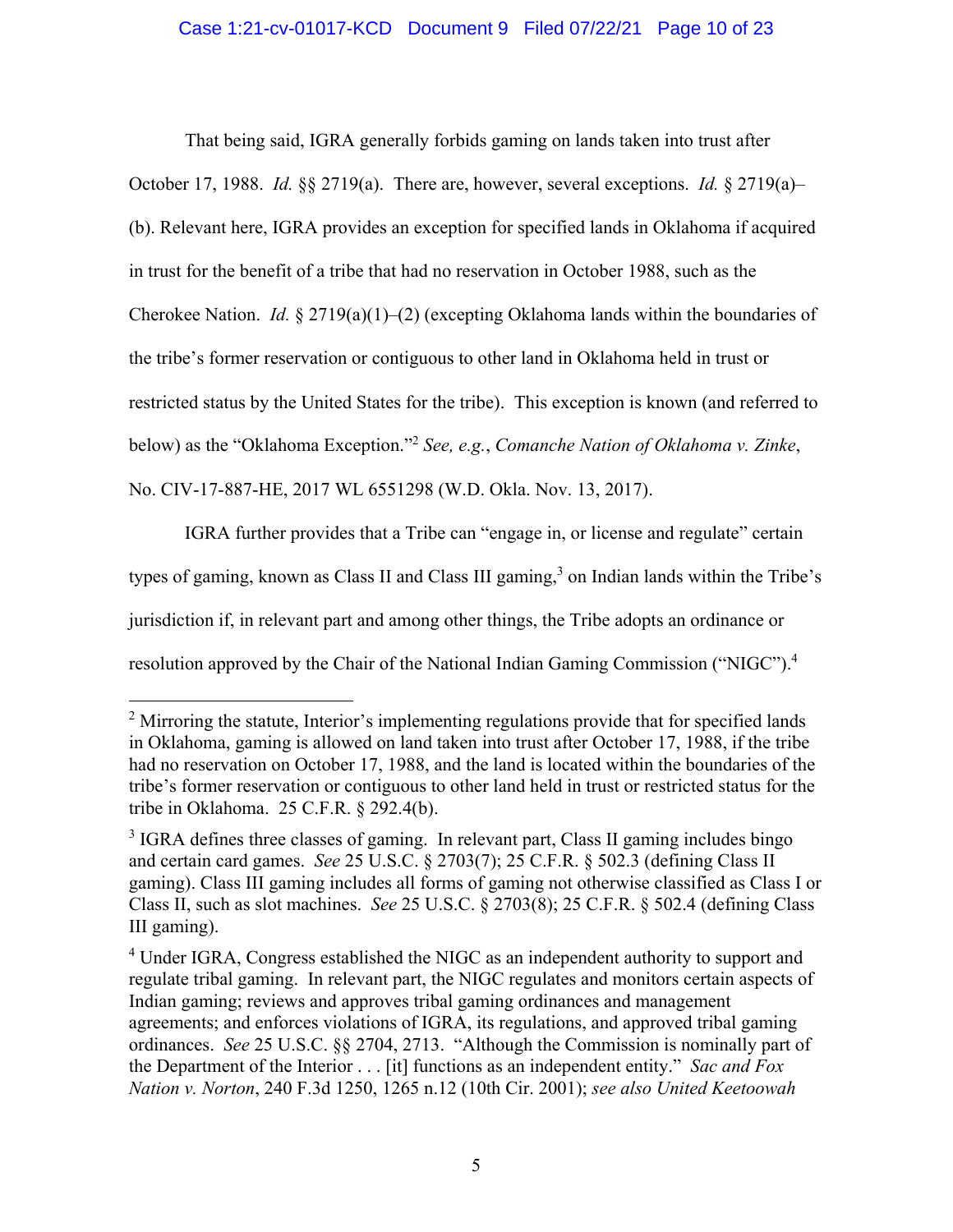25 U.S.C. § 2710(b)(1)(B), (d)(1)(A). And IGRA provides that the NIGC Chair "shall" approve a Tribe's gaming ordinance if, among other things, the ordinance provides that "the construction and maintenance of the gaming facility and the operation of that gaming [will be] conducted in a manner which adequately protects the environment and the public health and safety." *Id.* § 2710(b)(2)(E). Should a Tribe violate its gaming ordinance, IGRA's regulations empower the NIGC Chair to issue a notice of violation or, in his discretion, to order the casino's temporary closure. 25 C.F.R. §§ 573.3, 573.4.

#### **III. Interior's Acquisition of the Cherokee Springs Site**.

 $\overline{a}$ 

In July 2014, the Nation submitted an application to the Department of the Interior's Bureau of Indian Affairs ("BIA") requesting that Interior take into trust the 45.92-acre Cherokee Springs Site. *See* Ex. A, U.S. Dep't of the Interior, Notice of Decision Letter on the Cherokee Springs Site (Jan. 19, 2017), at  $1$  ("NOD").<sup>5</sup> The site is located in Cherokee County, Oklahoma, near the city of Tahlequah. *Id.* The Nation proposed to develop a casino/hotel facility on the parcel, which sits within a larger 150-acre site owned by the Nation in fee. *Id.* When the Cherokee Springs Casino opened, the Nation planned to close an existing casino on a different site and convert that building into a school. *Id.*

*Band v. Oklahoma*, 927 F.2d 1170, 1177 (10th Cir. 1991). Congress has delegated to the NIGC the authority to "promulgate such regulations and guidelines as it deems appropriate to implement the provisions" of IGRA. 25 U.S.C. § 2706(b)(10).

 $<sup>5</sup>$  In considering a motion to dismiss, the Court may properly consider documents</sup> incorporated into the complaint by reference, and may take judicial notice of the contents of public documents and matters of public record. *See Bristol Bay Area Health Corp. v. United States*, 110 Fed. Cl. 251, 262 (2013) (citing *Sebastian v. United States*, 185 F.3d 1368, 1374 (Fed. Cir. 1999)). Ms. Berry's amended complaint cites to and references the effects of the NOD and the environmental assessment ("EA") discussed in the NOD. *See* Am. Compl. ¶¶ 8 & n.5, 11 & nn. 9–10, ECF No. 7.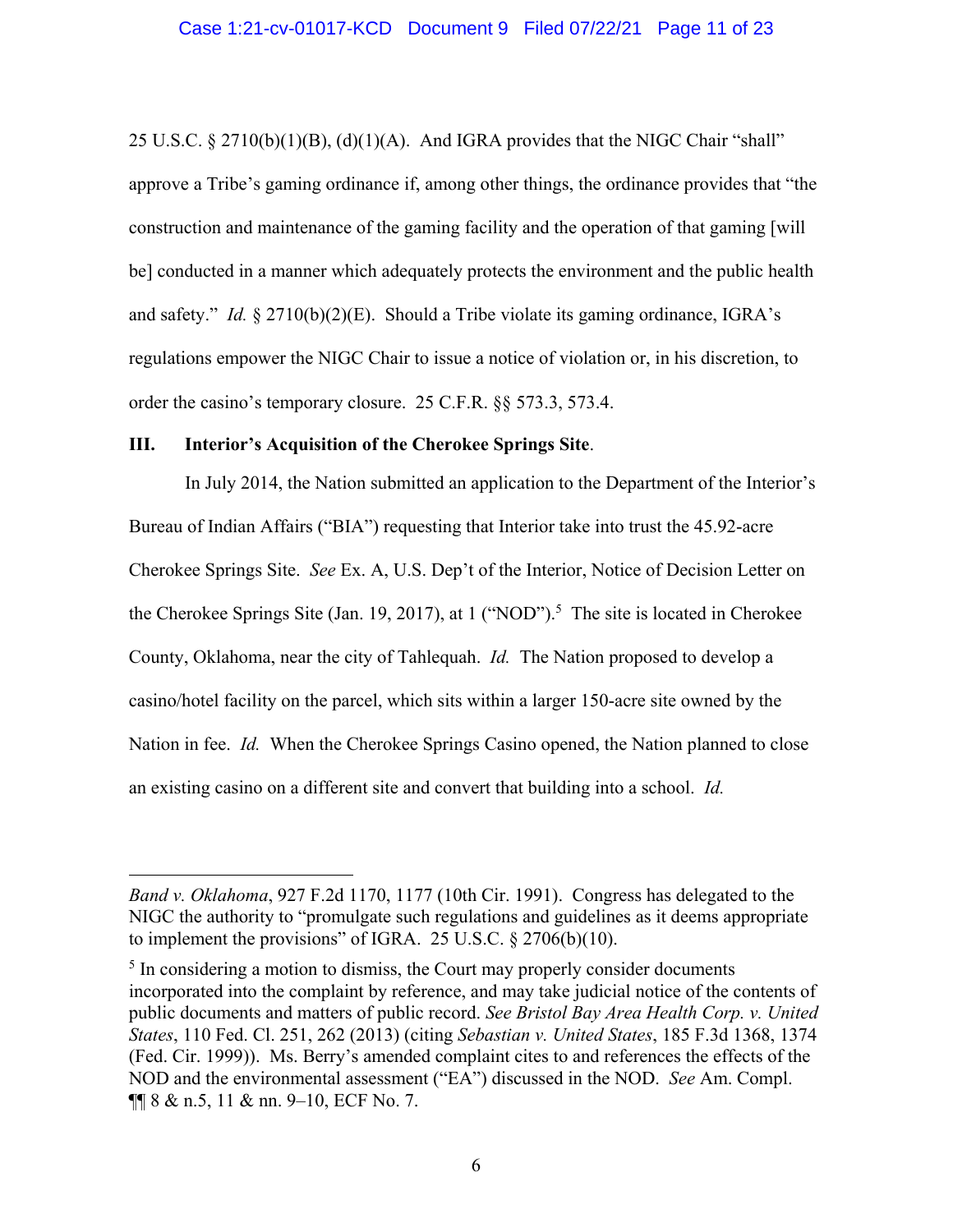#### Case 1:21-cv-01017-KCD Document 9 Filed 07/22/21 Page 12 of 23

Over the next two-and-a-half years, the Nation periodically submitted additional information to Interior. *Id.* On January 19, 2017, Interior determined that the site would be acquired in trust for the Nation's benefit. *Id.* at 1–2; *see also* Land Acquisitions; The Cherokee Nation, 82 Fed. Reg. 37,609, 37,609–10 (Aug. 11, 2017); Am. Compl. ¶ 8 n.4. Interior concluded that acquiring the site would facilitate tribal self-determination and economic development, and that the site met IGRA's "Oklahoma Exception" to the general prohibition on conducting gaming activities on lands acquired into trust by the United States after October 1988. NOD at 2–3. Interior published notice of the acquisition in the Federal Register on August 11, 2017. 82 Fed. Reg. at 37,609–10.

As part of Interior's review of the acquisition's environmental impact pursuant to the National Environmental Policy Act ("NEPA"), an Environmental Assessment ("EA") was prepared. Based on the EA, Interior determined that a Finding of No Significant Impact ("FONSI") was appropriate. *See* NOD at 12–13. Interior acknowledged that the acquisition and project development would lead to "changes to existing topography" and create "a greater area of impervious surfaces" on the Site that could "potentially increas[e] surface flow rates." *Id.* at 13. Importantly, though, Interior also determined that "[m]itigation measures and industry standard B[est] M[anagement] P[ractices]," including a Storm Water Pollution Prevention Plan and appropriately sized detention basins, would be put in place to minimize these impacts. *Id.*

## **IV. The Complaint's Allegations.**

## **A. Allegations Concerning the Casino's Construction and Subsequent Flooding at the Berry Property.**

Ms. Berry alleges that in 2016, before Interior acquired the Cherokee Springs Site into trust, the Nation began building its casino facility at the Site, which is adjacent to her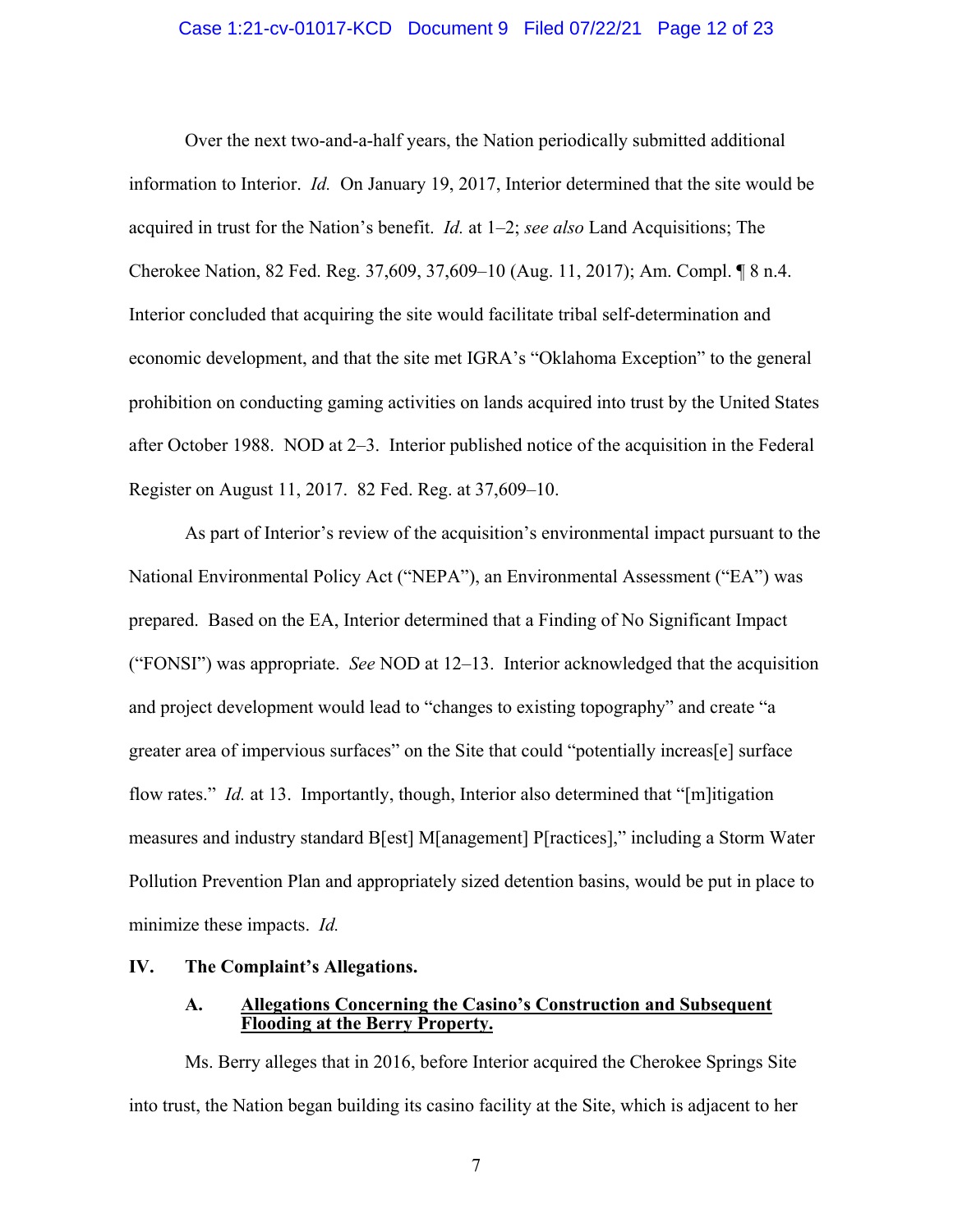#### Case 1:21-cv-01017-KCD Document 9 Filed 07/22/21 Page 13 of 23

property. Am. Compl. ¶ 20; *see also* Ex. B (aerial photo depicting the properties). According to the complaint, at some point the Nation's agents "unlawfully entered" the Berry property, removed vegetation and soil, and dug a drainage ditch across the property without permission. Am. Compl.  $\P$  14, 21. The casino's construction also allegedly "altered both the elevation and existing drainage patterns of the property" and "substantially increased the impervious surfaces" at the Cherokee Springs site. *Id.* ¶ 12.

According to the complaint, since the casino's development, water purportedly has been "diverted" from the Site onto the Berry property, allegedly causing "severe flooding, erosion, and impoundment of water." *Id.* ¶ 20; *see also id.* ¶ 13. Ms. Berry asserts that these impacts are "[d]ue to the altered drainage patterns, the increase in impervious surfaces, and the failure to properly design and construct water runoff measures." *Id.* ¶ 13. This water allegedly "flood[s] several acres continuously" and has purportedly "diminish[ed] the usability and value of [the] property." *Id.* ¶ 20 (claiming that the "diverted water has substantially interfered with [Ms. Berry's] use of her real property").

#### **B. Allegations Concerning the Nature of the Trust Relationship Between the United States and the Nation.**<sup>6</sup>

Citing section 5 of the IRA, Ms. Berry alleges that when Interior took the Site into trust, the United States "created a trust relationship between itself and [the Nation] as it pertains to the [Site]." *Id.* ¶ 18. According to Ms. Berry, this relationship "impose<sup>[s]</sup> . . . certain duties on [the United States] as trustee." *Id.* In her view, these duties are "expanded" beyond what she terms the "traditional duties" of such a relationship by certain provisions of IGRA. *Id.* ¶ 19. She alleges that these so-called "expanded" duties

 $\overline{a}$ 

 $6$  For the reasons discussed below, because these allegations all amount to legal conclusions, the Court is not constrained to accept them as true.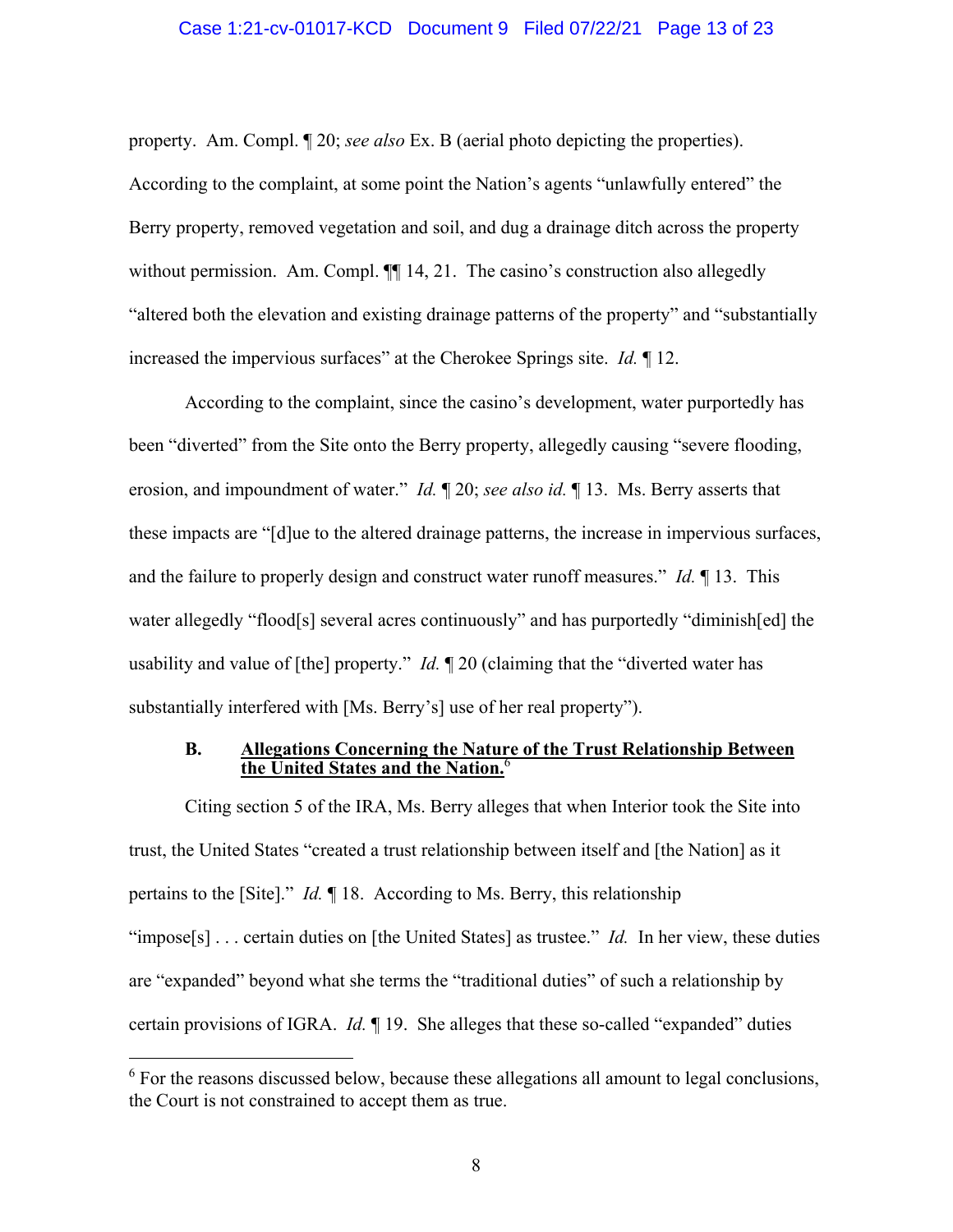#### Case 1:21-cv-01017-KCD Document 9 Filed 07/22/21 Page 14 of 23

include a duty to monitor and investigate Indian gaming operations; to inspect, examine, and audit casino records; and to ensure that the Nation "does not violate any tenets laid out in approved gaming ordinances."7 *Id.* Ms. Berry alleges that this last duty supposedly binds the United States to ensure that "a 'gaming operation's facility'" is not "'constructed, maintained, or operated in a manner that threatens the environment or the public health and safety.'"8 *See id.* (quoting 25 C.F.R. § 573.4(a)(12)).

#### **C. Ms. Berry's Claims for Relief.**

As noted above, Ms. Berry asserts that the flooding and erosion on her property is "due to" the United States' "failure . . . to ensure properly designed water runoff from" the Site. *Id.* ¶ 20. The "increased flooding, caused by [the United States'] actions and inactions," she insists, "constitutes a taking of a flowage easement and detention pond upon" her property. *Id.* ¶ 22. She also claims that the Nation's purported removal of vegetation from and construction of a drainage ditch on her property have "further create[d] a drainage easement" in some unspecified manner. *Id.*  $\P$  21. Based on these allegations, she demands compensation under the Fifth Amendment to the United States Constitution. *Id.* ¶¶ 22–23.

#### **ARGUMENT**

# **I. Standard for Motions to Dismiss Under Rule 12(b)(6).**

 $\overline{a}$ 

Under RCFC 12(b)(6), a complaint must be dismissed "when the facts asserted by the claimant do not entitle him to a legal remedy." *Lindsay v. United States*, 295 F.3d 1252, 1257 (Fed. Cir. 2002). To avoid dismissal, the complaint's factual allegations must allow

 $7$  The provisions Ms. Berry cites describe the powers of the NIGC, which, as described above, operates as an independent agency housed within the Department of the Interior.

<sup>&</sup>lt;sup>8</sup> For the most part, the allegations in  $\P$  18 and 19 of the amended complaint are not factual in nature, but rather assert conclusions of law.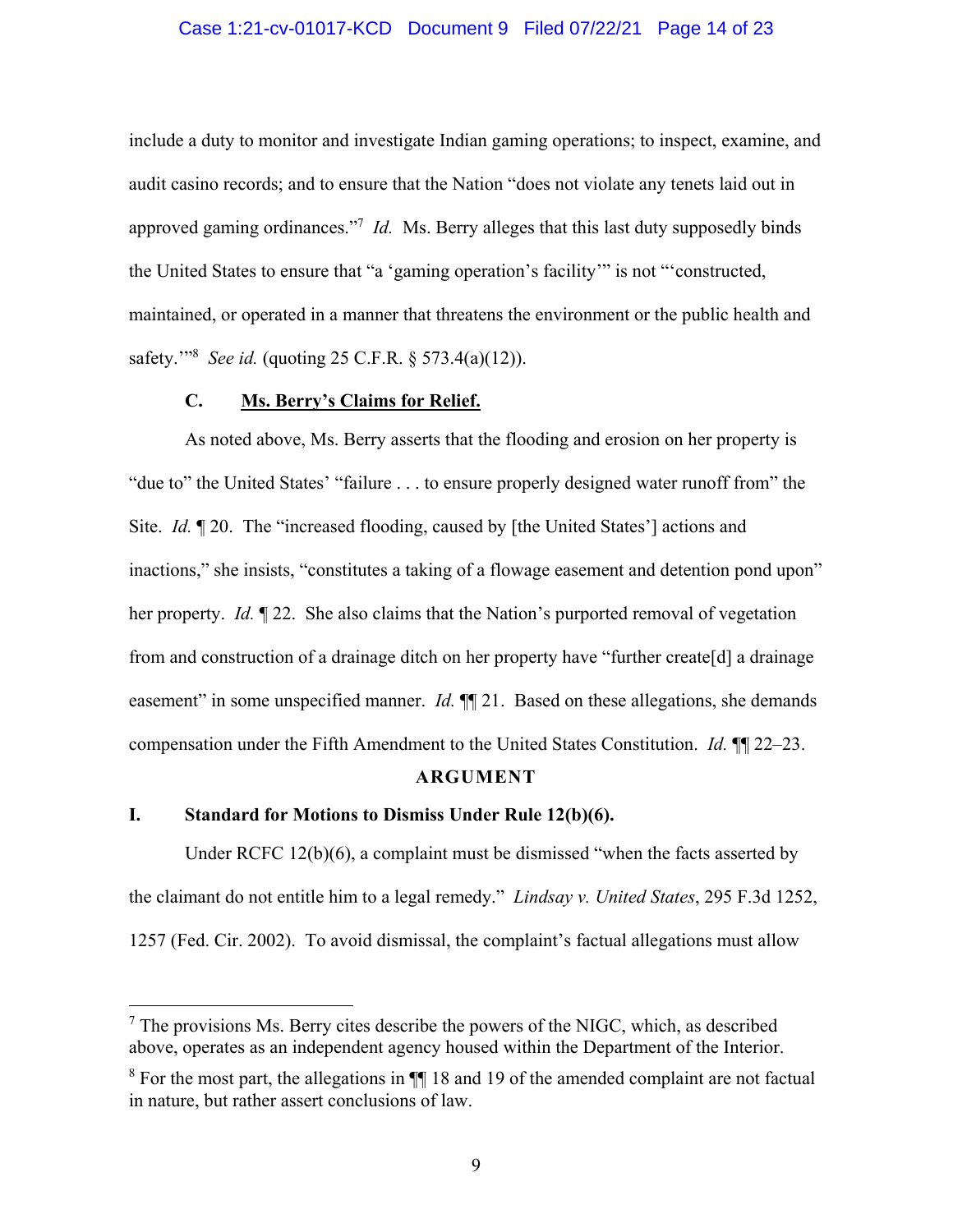#### Case 1:21-cv-01017-KCD Document 9 Filed 07/22/21 Page 15 of 23

the court "to draw the reasonable inference that the defendant is liable for the misconduct alleged." *Ashcroft v. Iqbal*, 556 U.S. 662, 678 (2009) (citing *Bell Atl. Corp. v. Twombly*, 550 U.S. 544, 570 (2007)). In other words, the plaintiff's entitlement to relief must be plausible on the complaint's face. *Twombly*, 550 U.S. at 570.

Though detailed factual allegations are not required, the allegations must establish every element of the plaintiff's claim. *Taylor v. United States*, 959 F.3d 1081, 1087 (Fed. Cir. 2020) (dismissing complaint that did not establish elements of a regulatory taking); *Dimare Fresh Inc. v. United States*, 808 F.3d 1301, 1309–12 (Fed. Cir. 2015) (same). Conclusory allegations or recitations of the elements of a cause of action should not be credited. *See Iqbal*, 556 U.S. at 678; *Twombly*, 550 U.S. at 570.

#### **II. The Court Must Dismiss the Complaint Because it is Premised on the United States' Inaction and the Uncoerced Actions of a Private Party**.

An axiom of takings law is that the United States "cannot be liable on a takings theory for inaction." *St. Bernard Parish Gov't v. United States*, 887 F.3d 1354, 1357 (Fed. Cir. 2018); s*ee also United States v. Sponenbarger*, 308 U.S. 256, (1939) (no taking where floodway that would have included the plaintiff's property was never built); *Georgia Power Co. v. United States*, 633 F.2d 554, 557 (Ct. Cl. 1980) ("[A] taking may not result from [the government's] discretionary inaction."). And the Federal Circuit has made plain that "[t]here clearly can be no taking when whatever acts complained of are those of private parties, not the government." *Alves v. United States*, 133 F.3d 1454, 1458 (Fed. Cir. 1998) (citing *767 Third Ave Assocs. v. United States*, 48 F.3d 1575, 1582–83 (Fed. Cir. 1995)); *see also Georgia Power*, 633 F.2d at 557.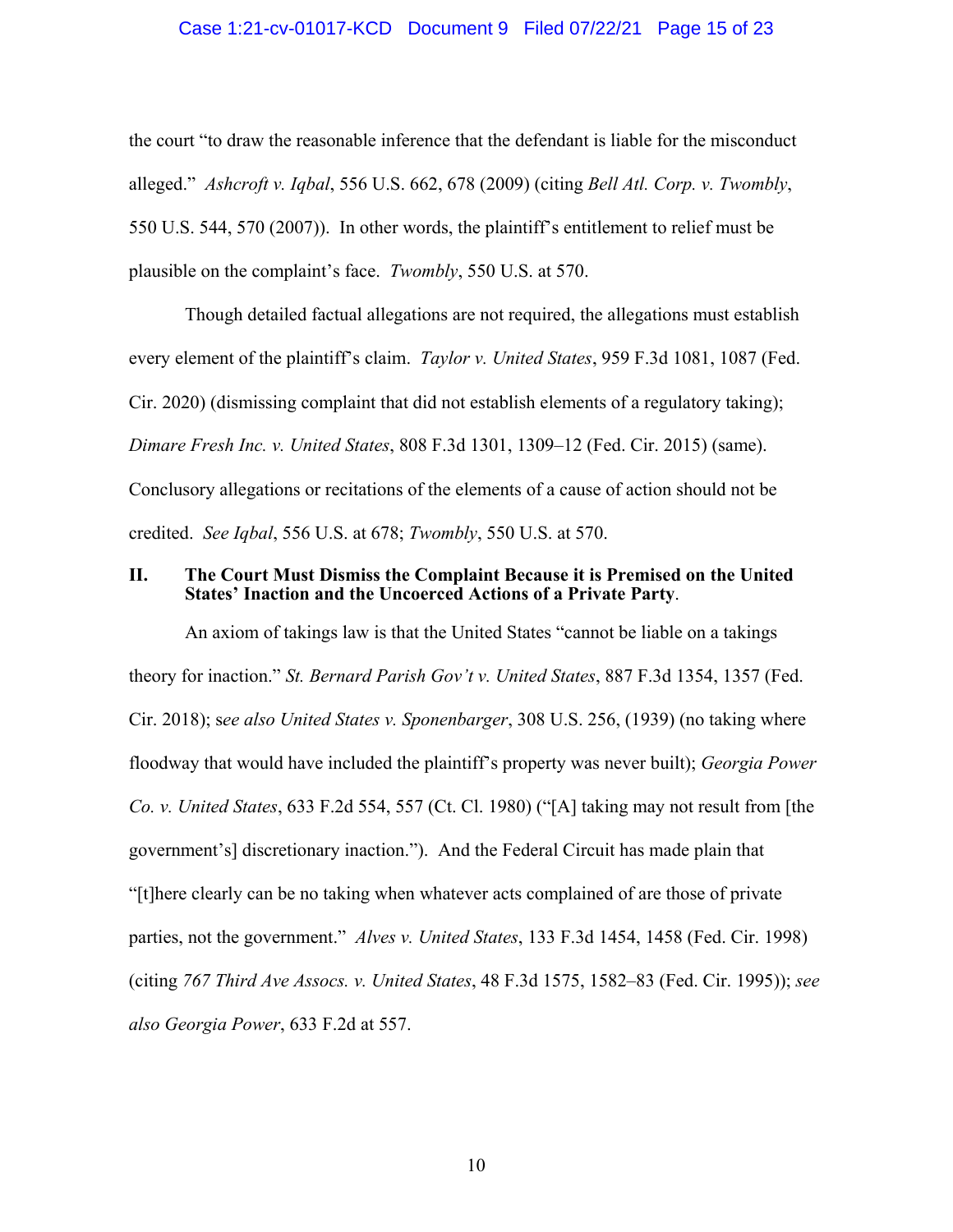#### Case 1:21-cv-01017-KCD Document 9 Filed 07/22/21 Page 16 of 23

Yet, as explained below, Ms. Berry's complaint centers not on Interior's action (i.e., taking the Site into trust), but on a third party's actions and on Interior's inaction. Because the United States did not coerce the Nation into taking any actions, it cannot be liable to Ms. Berry on a takings theory for the alleged consequences of the Nation's actions. Nor does IGRA create an enhanced duty to act that supports Ms. Berry's takings claim. The amended complaint thus fails to state a claim for relief.

#### **A. In Substance, the Amended Complaint Faults the United States Only for the Failure to Act.**

On inspection, every physical action Ms. Berry alleges to have cause flooding at her property was taken by the Nation. *See* Am. Compl. ¶¶ 14, 20–21. Only inaction truly is laid at Interior's feet: namely, the alleged "failure . . . to ensure properly designed water runoff from the trust property." *Id.* ¶ 20; *see also id.* ¶ 22 (alleging that flooding "caused by [the United States'] actions and inactions[] constitutes a taking").

In *Alves*, the Federal Circuit rejected a claim similarly premised on the United States' failure to take action that may have mitigated the alleged harm to property. There, a rancher's cattle were permitted to graze on land owned by the Bureau of Land Management ("BLM"), but they trespassed onto part of a neighboring ranch, causing damage. 133 F.3d at 1455. The neighboring rancher claimed that BLM's failure to keep the trespassing cattle off his land resulted in a taking of the forage and water the cattle destroyed. *Id.* at 1456. The court of appeals disagreed, holding that BLM's "regulatory control over the [trespassing] livestock d[id] not change the fact that the livestock [we]re properly controlled in the first instance" by the permittee rancher, not BLM. *Id.* at 1358.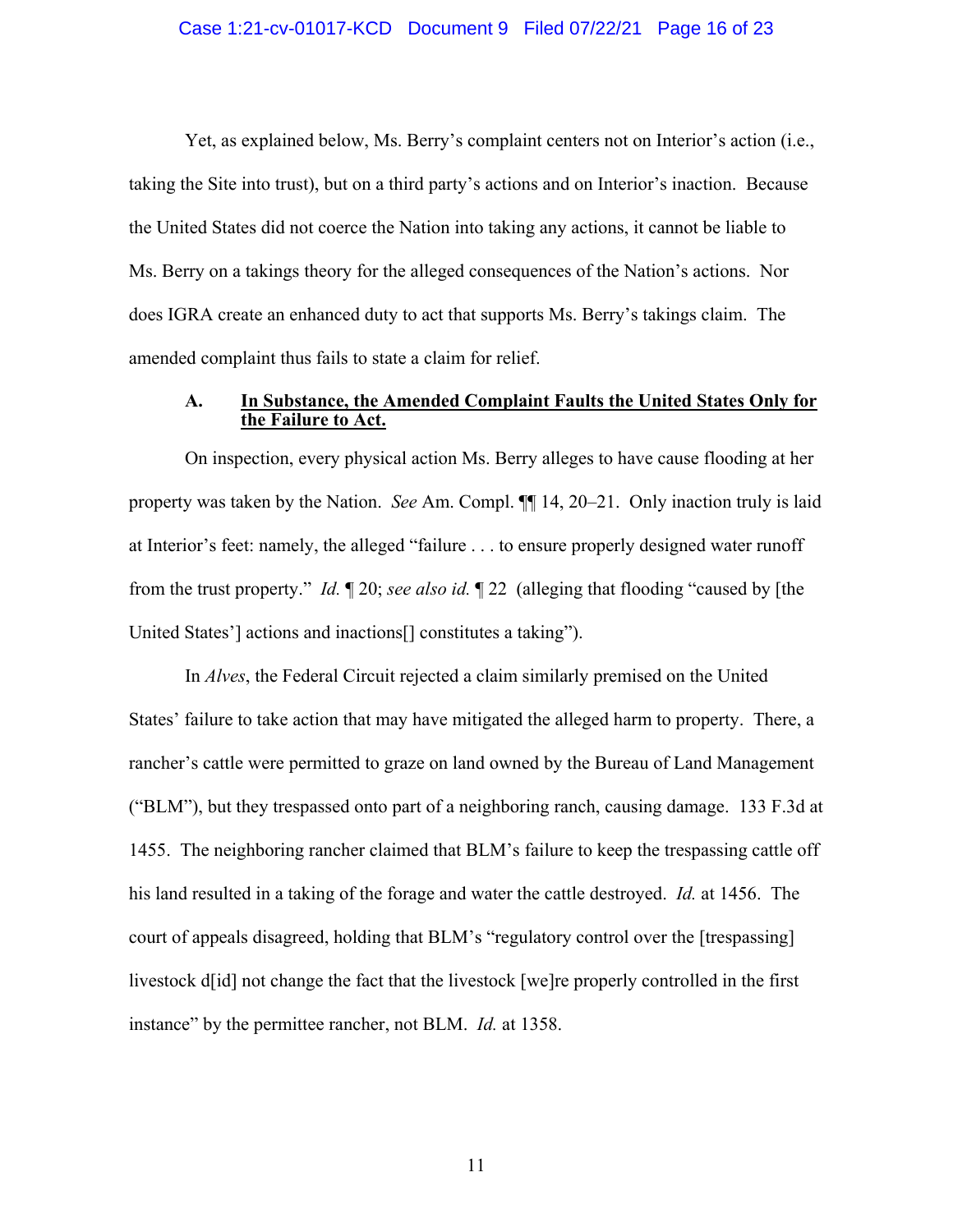#### Case 1:21-cv-01017-KCD Document 9 Filed 07/22/21 Page 17 of 23

Similarly, in *Georgia Power*, a power company obtained an easement to run a power line twenty-five feet above a U.S. Army Corps of Engineers' ("Corps") reservoir. 633 F.2d at 555. Some years later, sailors began to ply the reservoir with tall-masted sailboats, leading the power company to raise the power line by thirty feet. *Id.* The court held that the Corps' failure to regulate mast heights did not result in a taking because "the interference complained of constituted acts of independent third parties," and the Corps had, at most, failed to prevent those acts. *Id.* at 556.

In this case, Interior exercises even less regulatory control over the physical features of the Cherokee Springs Site than BLM exercised over the rancher's cattle in *Alves*, for IGRA chiefly concerns gaming, not buildings. *See Barona Band of Mission Indians v. Yee*, 528 F.3d 1184, 1193 (9th Cir. 2008) ("IGRA's core objective is to regulate how Indian casinos function so as to 'assure the gaming is conducted fairly and honestly by both the operator and players.'" (quoting 25 U.S.C. § 2702(2))). And, like the neighboring rancher in *Alves* and the power company in *Georgia Power*, Ms. Berry in substance faults the United States only for not acting to head off alleged interference with property caused by someone else's acts. *See* Am. Compl. ¶¶ 18–22. Thus, as in *Alves* and *Georgia Power*, Ms. Berry's inaction-based takings claim must fail.

#### **B. The Nation's Actions Cannot Be Imputed to the United States Because the United States Did Not Control or Coerce the Nation Into Acting.**

To be sure, the complaint insinuates that the Nation's actions here should be treated as the United States' actions. *See id.* ¶¶ 20–22. Ms. Berry appears to glean this notion from the duties that attend the United States' trust relationship with the Nation, which she asserts are "expanded" by IGRA.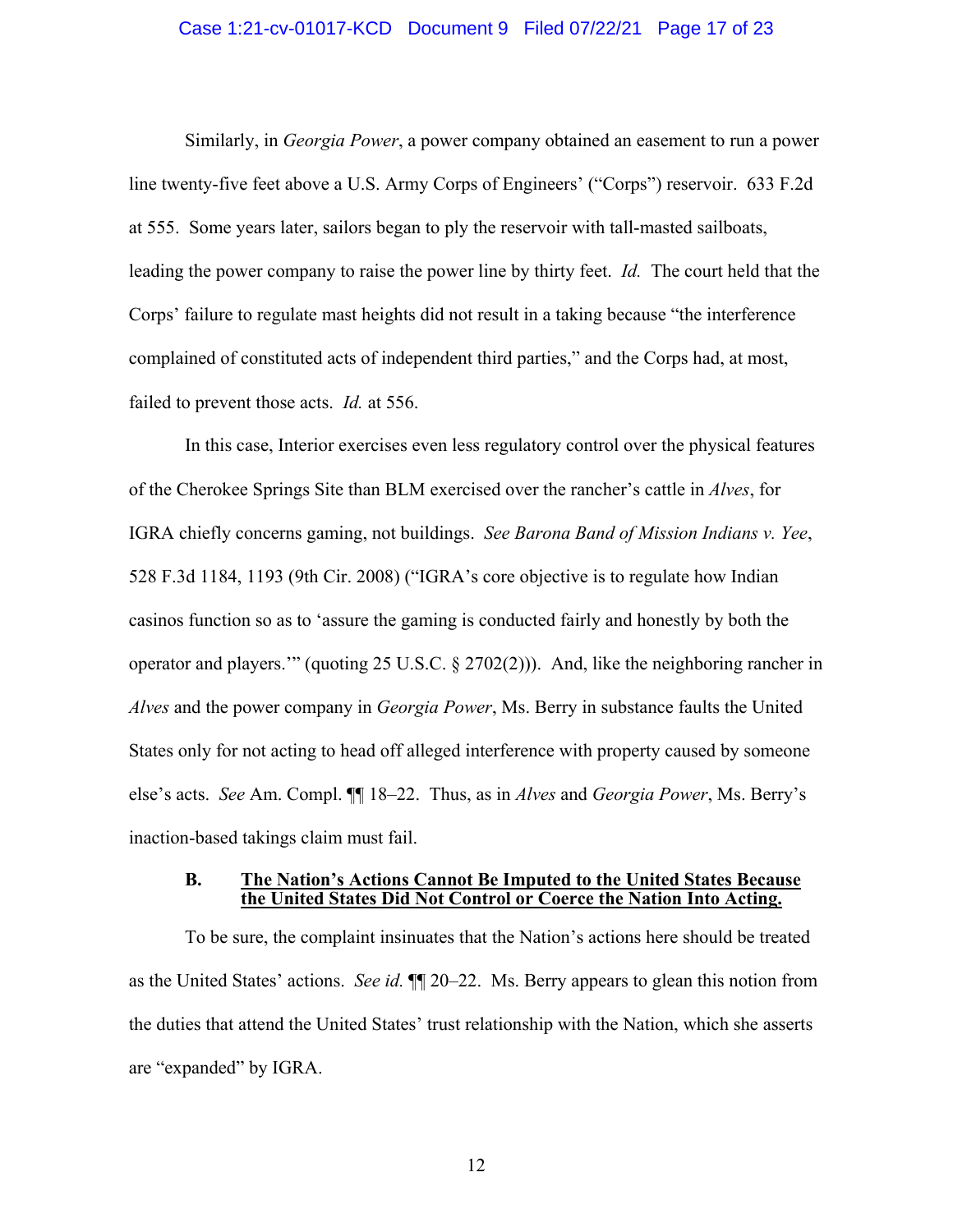#### Case 1:21-cv-01017-KCD Document 9 Filed 07/22/21 Page 18 of 23

Even if Ms. Berry were correct about the scope of these duties (and, as discussed below, she is not), her takings claim would fail because the United States did not control or coerce the Nation into taking the steps that allegedly resulted in increased flooding at her property. It is well established that takings liability based on a third party's actions may attach only if the third party acted as the government's agent or under the government's coercive influence. *See A & D Auto Sales*, 748 F.3d at 1154 (collecting cases). But where the United States' influence on a third party's actions is "merely persuasive," no taking can result. *Id.*

Ms. Berry does not (and cannot) establish that in building its casino, the Nation acted as Interior's agent or under its coercive influence. It is well settled that "[a]n agency relationship results from the manifestation of consent by one person to another that the other shall act on his behalf and subject to his control, and consent by the other to so act." *Navajo Nation*, 631 F.3d at 1275 (quoting *Brubaker Amusement Co. v. United States*, 304 F.3d 1349, 1360 (Fed. Cir. 2002)); *see also A & D Auto Sales*, 748 F.3d at 1154 (observing that "[a]n agency relationship may exist where the third party is hired or granted legal authority to carry out the government's business"). Nothing about the United States' trust responsibilities to the Nation under the IRA authorizes the Nation to carry out the United States' business or subjects the Nation to the United States' control in connection with the Site. Quite the contrary: the core objectives of the IRA are to facilitate tribal *selfdetermination*. *See, e.g.*, 25 U.S.C. § 5123; 25 C.F.R. § 151.3(a)(3).

Further, to establish coercion, a plaintiff must show that the United States put "irresistible pressure" on the third party with a mind to "compel specific actions." *A & D Auto Sales*, 748 F.3d at 1154–55 (quoting *Turney v. United States*, 115 F. Supp. 457, 464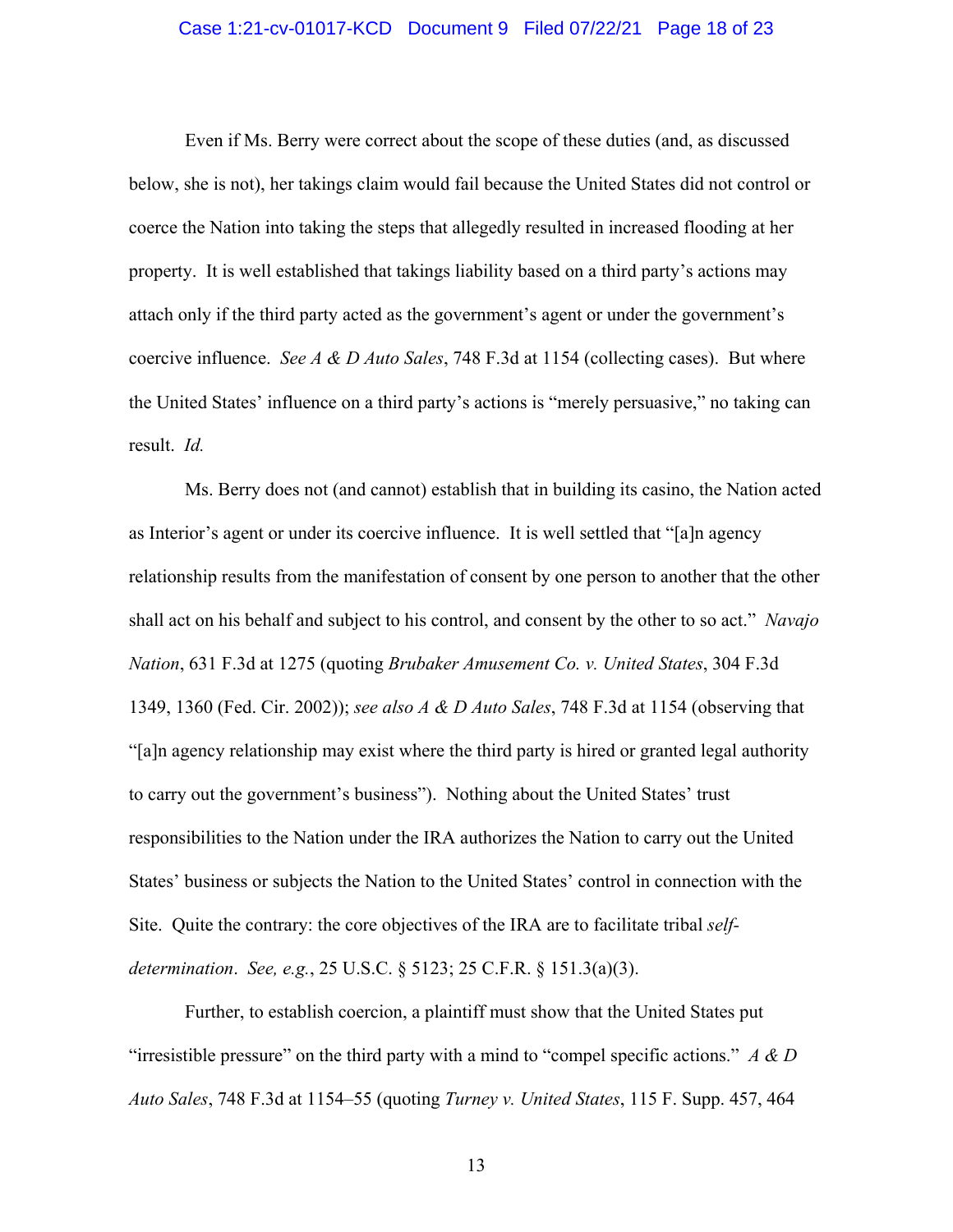#### Case 1:21-cv-01017-KCD Document 9 Filed 07/22/21 Page 19 of 23

(Ct. Cl. 1953)). A third party's use of its land in connection with voluntary participation in a government program falls far short of meeting this standard. *See Welty v. United States*, 135 Fed. Cl. 538, 550–51 (2017). In *Welty*, riverine landowners complained that after a neighbor built a levee on a property enrolled in the U.S. Department of Agriculture's ("USDA") Conservation Reserve Program ("CRP"), their property began to experience increasingly severe flooding. *Id.* at 541. Acknowledging that USDA did not build the levee, the landowners nonetheless claimed that their neighbor built the levee "with the approval, input, and oversight of the United States." *Id.* The court dismissed the complaint for failure to state a claim, reasoning that "[t]o the extent any of the alleged damage . . . related to modifications made or maintenance performed for purposes of complying with the terms of the CRP, that damage is a result of [the neighbor's] voluntary decision to participate in [the CRP], not the result of any actions required by or coerced by" the United States. *Id.* at 550– 51.

Here, Ms. Berry's claim is even weaker than the claim in *Welty*, for the Nation retains its inherent governmental authority over the Site, and Interior did not (and does not) control or direct the Nation's decision to commercially develop its trust land for gaming purposes. In fact, as noted above, Ms. Berry alleges the Nation started construction *before* Interior took the Site into trust; and, of course, land need not even be taken into trust for a Tribe to operate a gaming facility under IGRA. *See* 25 U.S.C. § 2703(4). Rather, in furtherance of its own self-determination and economic development, the Nation built the Cherokee Springs Casino, and, of its own initiative, also engaged with Interior to have the site taken into trust as contemplated by the IRA and IGRA. Accordingly, because Interior did not control, direct, or coerce the Nation into building the casino or using the Site for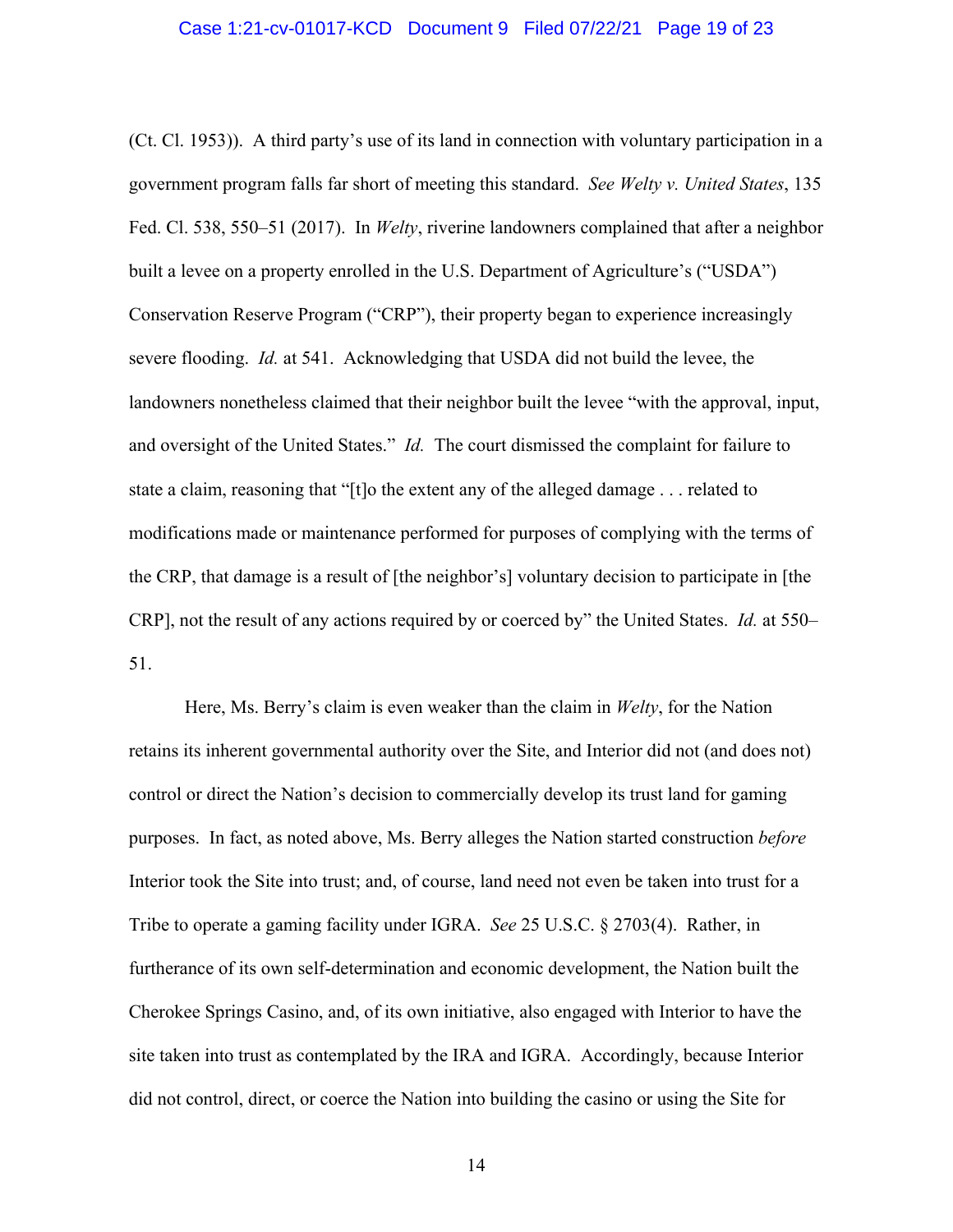#### Case 1:21-cv-01017-KCD Document 9 Filed 07/22/21 Page 20 of 23

gaming purposes, much less adopting the specific design that purportedly led to the flooding, the Nation's actions cannot form the basis for a takings claim against the United States.

## **C. IGRA Does Not Create Any Enhanced Trust Duties Applicable to the Site.**

As a rule, Interior's taking of land into trust under  $\S 5$  of the IRA creates only a general (and limited) trust relationship between the Tribe and the United States. *See, e.g.*, *Hydaburg*, 667 F.2d at 67–68. The only fiduciary duty established is a duty "to hold the acquired . . . lands so as to prevent continued alienation." *Id.* (analogizing the IRA to the General Allotment Act of 1887).

On occasion, courts have held that *other* statutory or regulatory provisions create specific fiduciary obligations for the United States that are enforceable by the trustee tribe. *See White Mountain Apache Tribe*, 537 U.S. at 474–76 (statute granting Interior the right "to make direct use of portions of the trust corpus"); *Mitchell II*, 463 U.S. at 219–22 (timber sale regulations under which Interior "exercises literally daily supervision over the harvesting and management of tribal timber"); *Oglala Sioux Tribe of Pine Ridge Indian Reservation v. United States*, 21 Cl. Ct. 176, 188–89 (1990) (grazing permit regulations vesting Interior with "pervasive authority and elaborate control over" tribal grazing permits).

In the first place, even if IGRA resembled these statutory and regulatory provisions, that fact would not help Ms. Berry's cause: for the duties imposed by such provisions are enforceable solely by the trustee tribe against the United States, and not by unrelated third parties. In other words, even if IGRA established some duty to act, and the United States did not so act, only the affected Tribe (here, the Nation) could bring a claim for damages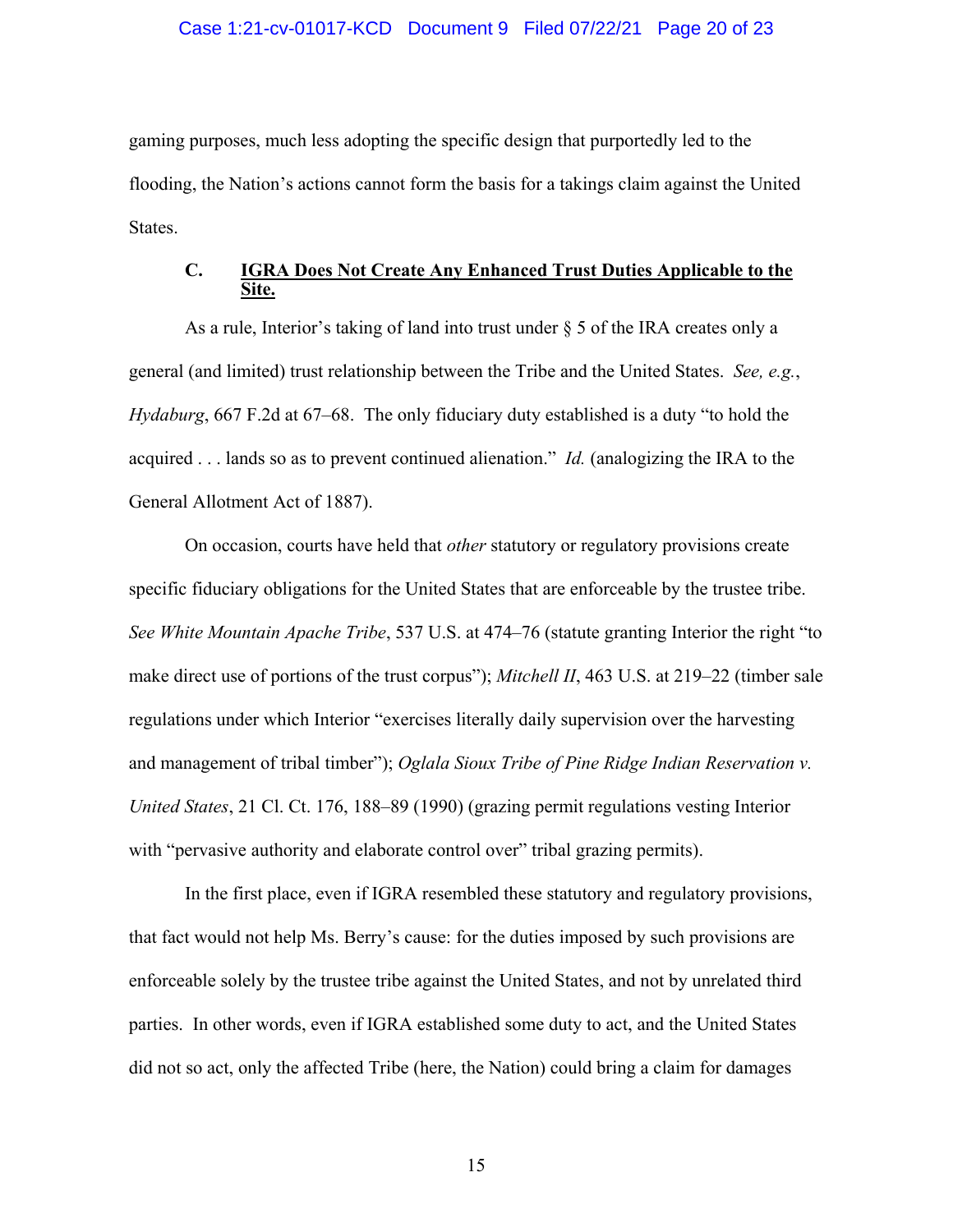#### Case 1:21-cv-01017-KCD Document 9 Filed 07/22/21 Page 21 of 23

against the United States (assuming all other requirements for justiciability had been met). A third-party takings claim premised on that same inaction could not be bootstrapped to such a hypothetical claim.

But even setting that problem aside, Ms. Berry's assertions of an "expanded" duty have no foundation because "no fiduciary duty [is] created by [IGRA's] elaborate regulatory scheme." *Vizenor v. Babbitt*, 927 F. Supp. 1193, 1201 (D. Minn. 1996); *accord Rancheria v. Salazar*, 881 F. Supp. 2d 1104, 1122 (N.D. Cal. 2012) (rejecting the argument that IGRA imposes "a continuing trust obligation to assist . . . Tribe[s] in engaging and conducting gaming"), *rev'd on other grounds sub nom Rancheria v. Jewell*, 776 F.3d 706 (9th Cir. 2015); *Lac Courte Orielles Band of Lake Superior Chippewa Indians of Wisconsin v. United States*, 259 F. Supp. 2d 783, 791 (W.D. Wisc. 2003) ("Nothing in [IGRA] indicates any intention by Congress to recognize or create a fiduciary duty."), *aff'd*, 367 F.3d 650. In this regard, IGRA does not direct Interior or the NIGC to oversee daily casino operations, nor dictate that Interior or the NIGC should ensure that tribes choose only games that will produce a certain rate of return.

Rather, IGRA's provisions serve in relevant part "to shield [tribes] from organized crime and other corrupting influences, to ensure that the Indian tribe is the primary beneficiary of the gaming operation, and to assure that gaming is conducted fairly and honestly by both the operator and players." 25 U.S.C. § 2702(2). And the tools that IGRA and its regulations provide to the NIGC for carrying out these purposes—including the ability to monitor operations, the right to inspect books and records, and the authority to approve tribal gaming ordinances and order temporary closures—generally are committed to the agency's discretion. *Cf. Heckler v. Chaney*, 470 U.S. 821, 831 (1985) (agency's refusal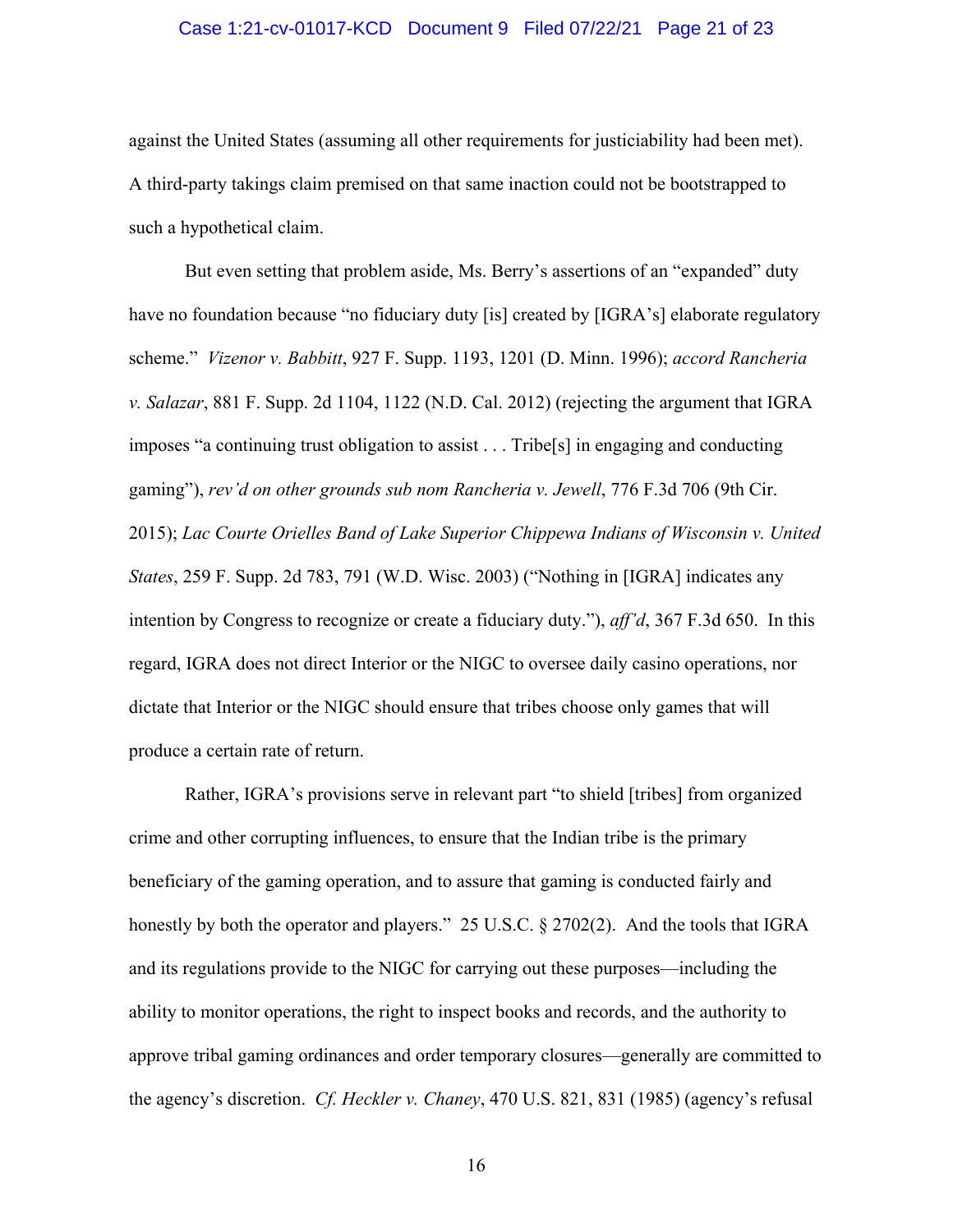#### Case 1:21-cv-01017-KCD Document 9 Filed 07/22/21 Page 22 of 23

to take enforcement steps is not reviewable). This differentiates Interior's role under IGRA from its hands-on management in the realm of tribal timber sales and grazing permits. *See* 25 U.S.C. § 5109 (directing Interior to apply certain principles to Tribal timber management and livestock grazing); *see also Navajo Nation*, 537 U.S. at 507–08 (coal leasing provisions of the Indian Mineral Leasing Act ("IMLA") did not establish an enforceable fiduciary duty because they "neither assigned [Interior] a comprehensive managerial role nor . . . expressly invested [it] with responsibility to secure the needs and best interests of [Tribe]." (quotation omitted). Accordingly, like the coal leasing provisions of IMLA in *Navajo Nation*, IGRA does not establish additional trust duties enforceable against Interior by a Tribe.

\* \* \* \* \*

In summary, all the actions identified in the complaint that allegedly led to flooding at the Berry property were taken by the Nation, and were well within its purview as a sovereign entity. And because the United States cannot be liable on a takings theory for inaction or the uncoerced acts of third parties, the complaint fails to state a claim, and must be dismissed. Finally, IGRA does not create any enhanced trust duties on Interior's part; and even if it did, a third party like Ms. Berry could not latch a takings claim on to an alleged failure to undertake such duties, which are enforceable only by the Tribe itself.

#### **CONCLUSION**

For the reasons discussed above, the Court should dismiss Ms. Berry's claim under the Fifth Amendment's Takings Clause for failure to state a claim for which relief may be granted.